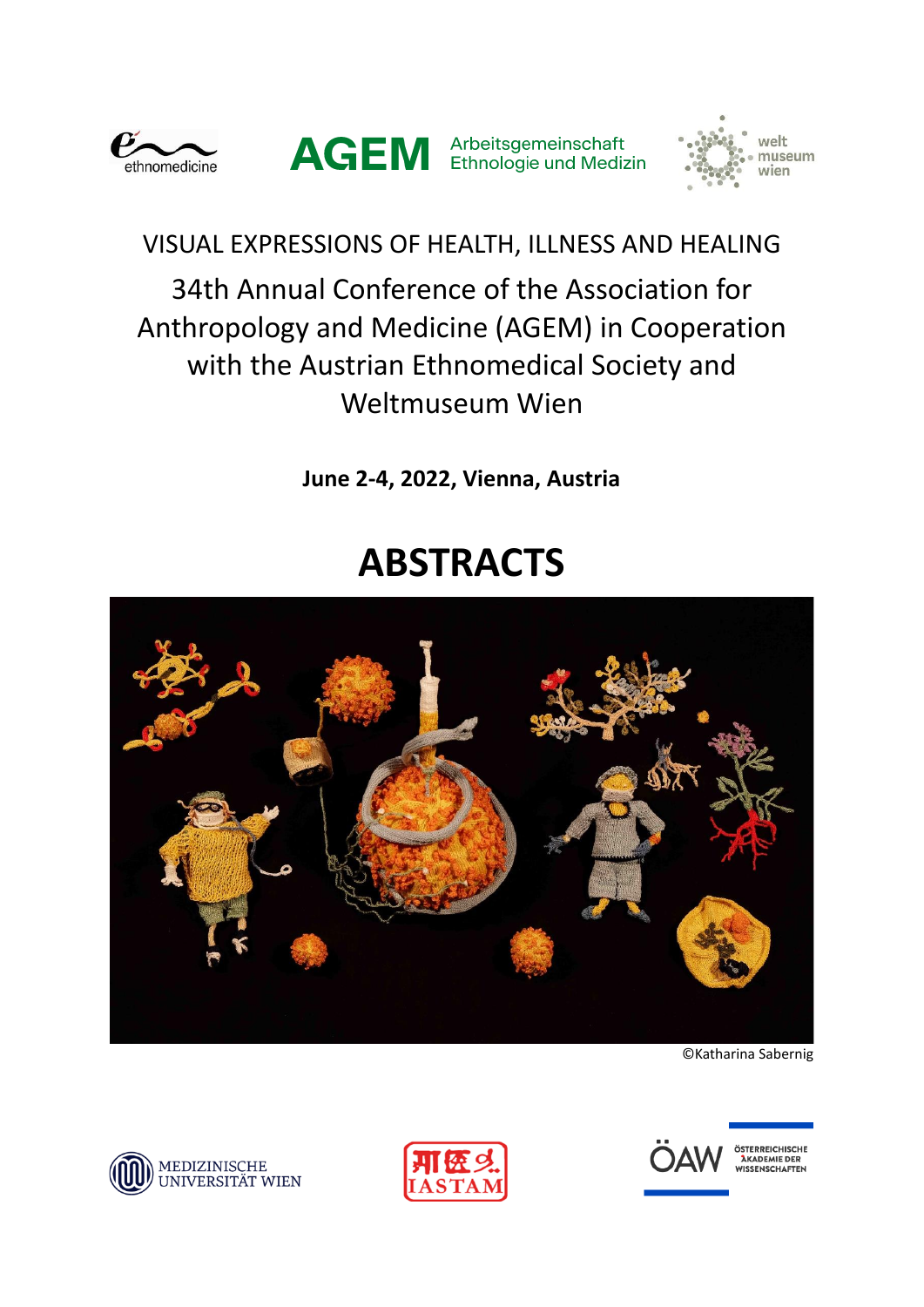## **Ruth Kutalek**

### **Medical University of Vienna**

## "You have to zoom in!" Armin Prinz and his engagement with visual anthropology

Armin Prinz, medical doctor and anthropologist, was Professor of Ethnomedicine and founder of the Unit Ethnomedicine, Medical University of Vienna. His life's journey started when he was 16, dropped out of school, and decided to start a training on board of a German school-ship, finally graduating as an able bodied seaman. After some years travelling international coasts, he decided to go back to school, finished with "Matura" and started to study social anthropology, and later medicine. He travelled to what was then Zaire (Democratic Republic of Congo) on many occasions, subsequently stayed more than four years and studied the medical practices of the Zande. These stays in central and other parts of Africa and his two professions, emergency doctor at the airport and social anthropologist at the university, led him to his other interest he pursued with expertise: visual anthropology in all its forms – foto, film, and later the collection of paintings of African artists. In this paper I will reflect on the work of this multitalented scientist, and his role as a teacher and mentor.

#### **Dr. Ruth Kutalek**

is a Medical Anthropologist and Associate Professor at the Department of Social- and Preventive Medicine, Center for Public Health, Medical University of Vienna. Her research currently focuses on anthropological perspectives of infectious diseases, especially community perspectives on Ebola, Lassa fever, and measles, including the involvement of health workers in epidemics. She has also done work on vaccine hesitancy, migration of health workers; as well as environment, health and vulnerabilities; medical ethics and ethnopharmacology. She has conducted research in several countries in West and East Africa and supported the World Health Organisation WHO in missions in Liberia, Sierra Leone, and in Nigeria. Dr. Kutalek is also engaged in the development of curricula in various settings, specifically in introducing aspects of medical humanities (esp. diversity, culture & health) in the curriculum for undergraduate medical studies. Dr. Kutalek is principal investigator of the EU funded SoNAR-Global (https://www.sonar-global.eu), a project which mobilizes social sciences against infectious threats, and is lead of the FFG funded project CAVE ("Community Engagement and Vulnerabilities" (https://www.meduniwien.ac.at/web/forschung/projekte/cave/). She is also involved in the conceptualization of "Medical Comics" (www.meduniwien.ac.at/medical-comics) exhibitions at the Medical University of Vienna.

[ruth.kutalek@meduniwien.ac.at](mailto:ruth.kutalek@meduniwien.ac.at)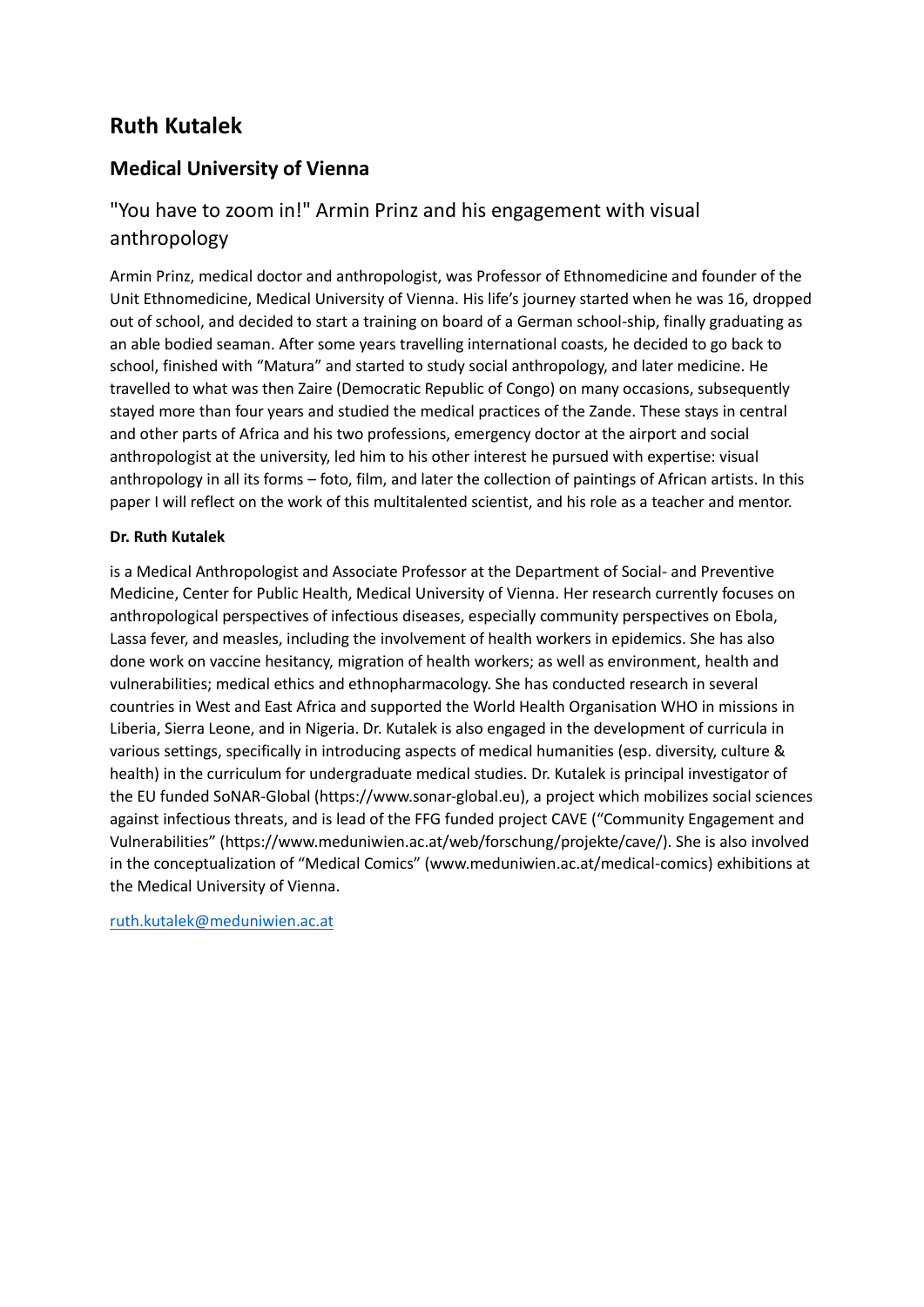## **Nadja Haumberger**

### **Weltmuseum Wien**

## Donation Austrian Ethnomedical Society - A Selection of Popular Paintings from Kinshasa, Democratic Republic of the Congo

The ten works on display were acquired directly from the artists in Kinshasa by Armin Prinz (1945 - 2018) and represent a selection of the extensive donation received from the Austrian Ethnomedical Society in 2017. Even though this donation entered the museum's holdings before the start of the Corona pandemic, the paintings in particular address current topics: different positions on health and illness, access to medical care or the depiction of specific diseases.

In addition to the paintings from the Democratic Republic of Congo, the donation includes a large number of objects from all over the world that focus on health and disease and the sub-area of nutrition from various collectors who gathered them in the course of their research projects.



NON A LA VIOLENCE FAITE CONTRE LA FEMME [No to violence against women]. Mika 2008. Kinshasa, Democratic Republic of the Congo. Coll. Armin Prinz.

Photo © Universalmuseum Joanneum, N. Lackner

<https://www.weltmuseumwien.at/en/exhibitions/galleries-of-marvel/>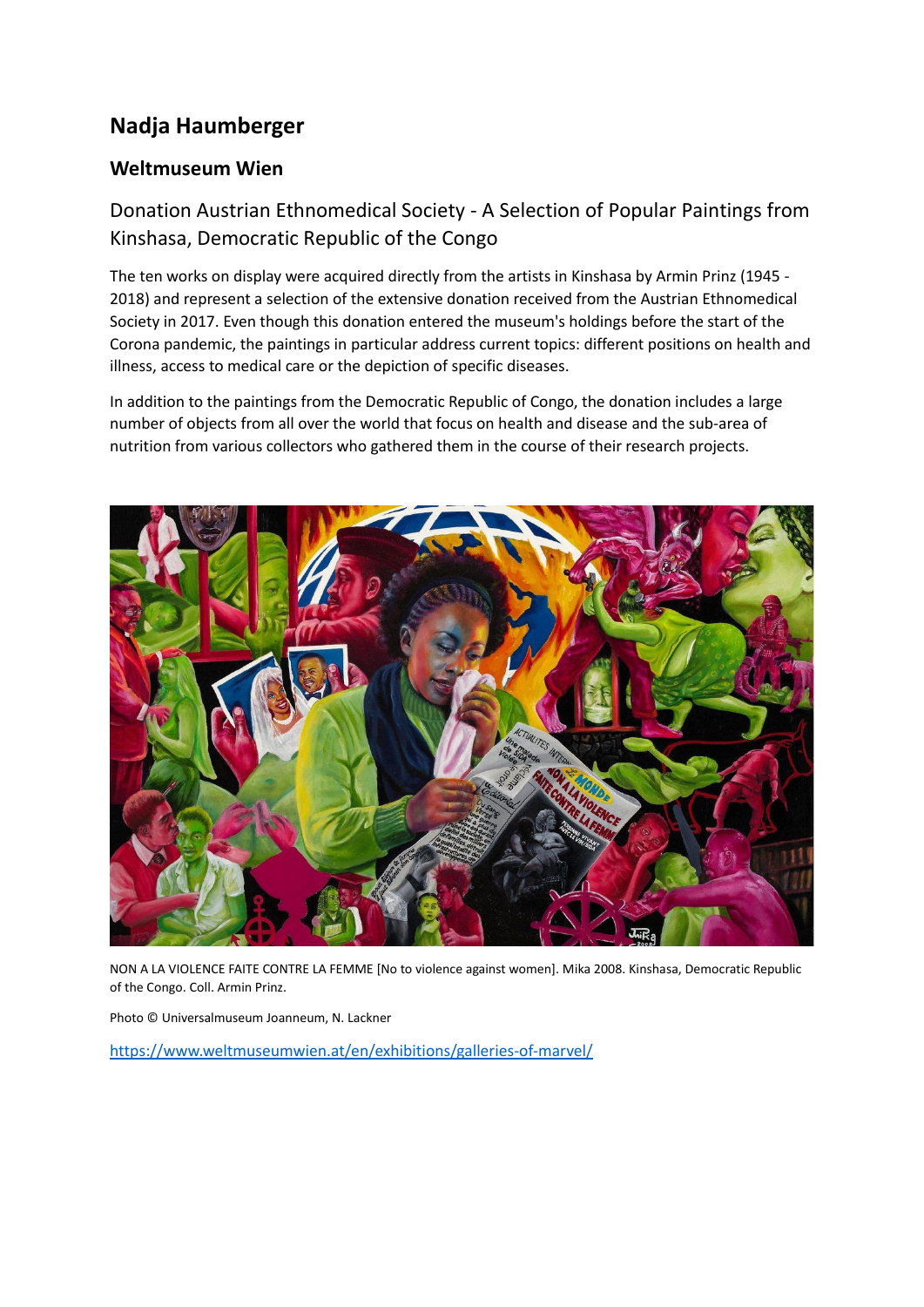## **Doris Burtscher<sup>1</sup> , Debrah Vambe<sup>2</sup> , Pia Juul Bjertrup<sup>3</sup> , Velibanti Dlamini<sup>3</sup> , Nqobile Mmema<sup>3</sup> , Siphiwe Ngwenya<sup>2</sup> , Barbara Rusch<sup>4</sup> , Bernhard Kerschberger<sup>3</sup>**

**<sup>1</sup>Médecins Sans Frontières (MSF)/Vienna Evaluation Unit, Vienna, Austria, <sup>2</sup>National Tuberculosis Control Program (NTCP), Manzini, Eswatini, <sup>3</sup>Médecins Sans Frontières, Mbabane, Eswatini, 4Médecins Sans Frontières, Geneva, Switzerland**

"She is like my mother" – How patients and community treatment supporters depict their experience with DR-TB treatment with photographs in rural Eswatini.

The WHO recommends clinic- and community-based care models for DR-TB care provision. In community-based care, treatment is provided in the community by nurses or trained lay cadres. In southern Eswatini, DR-TB patients with access constraints to health facilities receive communitybased DR-TB care since 2009. Lay people living nearby patients' homes, called community treatment supporters (CTS), were trained and compensated for DR-TB treatment provision, including daily intramuscular injections, daily DOT (directed observed treatment) and psychological support. We examined the acceptability of this model of care among DR-TB patients, including the perspective of family members of DR-TB patients and their CTSs in relation to the patient's experience of care and quality of life using PhotoVoice as a visual anthropology approach.

This qualitative research was conducted in rural Eswatini in February 2018. DR-TB patients, CTSs and family members participated in in-depth interviews, paired interviews, focus group discussions and PhotoVoice, as a culturally sensitive participatory method. This visual representation technique combined with interactive discussions gave economically and socially disadvantaged DR-TB patients a voice to tell their stories, revealing their everyday realities with DR-TB treatment.

All patients and CTSs and most family members considered community-based DR-TB care to be supportive. Positive aspects were emotional support, trust and dedicated individual care, including enabling practical, financial and social factors. Concerns were related to social and economic problems within the family and fears about infection risks for the family and the CTSs. Communitybased DR-TB care was acceptable to patients, family members and CTSs.

PhotoVoice proved to be an appropriate methodology for DR-TB patients and their CTSs to represent what really matters in their lives in relation to DR-TB care. "She is like my mother" said one patient describing the close and trusted relationship with the CTS.

#### **Doris Burtscher**

holds a PhD in Medical Anthropology and started her extensive research and fieldwork experience in 1992 in sub-Saharan Africa, the Middle East and Central Asia. Since 2001, she has worked as a medical anthropologist with MSF and has undertaken fieldwork within MSF and other NGOs in Mauritania, Kenya, Sierra Leone, Zimbabwe, Liberia, Niger, Eswatini, Lebanon, India, Chad, Iraq, Kyrgyzstan, Afghanistan, Uganda, Democratic Republic of Congo, South Sudan, Senegal and Albania.

Doris currently works as a medical anthropology referent in the MSF Vienna Evaluation Unit, Austria, providing technical support to different projects and contexts in the MSF movement.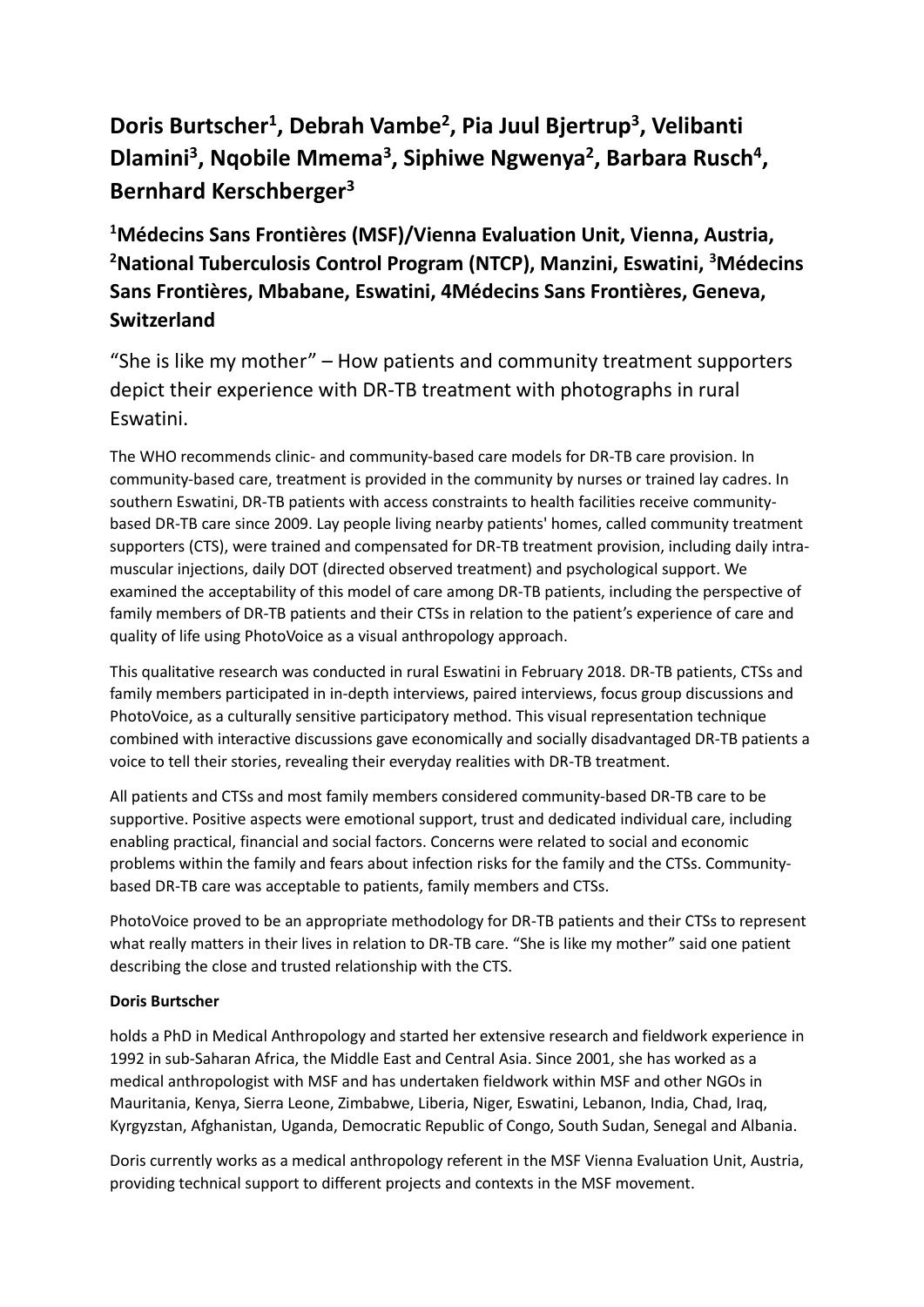Since 2005, she has been a lecturer at the Medical University of Vienna/Public and Global Health department and gives lessons on medical anthropology and qualitative methodologies in different courses inside and outside MSF. Her main fields of interest include female sexual and reproductive health, HIV/AIDS, TB and MDR-TB, antibiotic use, misuse and resistance, malnutrition, mental health, health-seeking behaviour, SGBV and neglected disease.

## **Megan A. Carney**

### **University of Arizona**

### "There would be more black spaces": Cartographies of healing as portal-making

Anti-Black racism, like settler colonialism, is a structuring, spatial logic of U.S. society. Dispossession, racial segregation, mass incarceration, redlining, and other processes of enclosure are ongoing forms of anti-Black spatial logics. Medical anthropologists and other social scientists have generated substantial evidence attesting to the effects of these exclusionary and violent spatial logics on health outcomes and life chances, particularly for Black communities and other racialized groups in the U.S. Bridging theory from Black Geographies and Black feminist anthropology with critical medical anthropology, this paper introduces narratives of wellness as an antidote to ableist and deficitsderived registers of illness, to foreground the experiences of belonging among those who have been systematically marginalized and denied a place as they imagine an otherwise outside the enclosures of anti-Black systems, including Western biomedicine. Instead of their bodies being marked as sites of (past, present, and future) illness, wellness narratives point to the institutional structures abetting anti-Black racism as the underlying illness. Cartographies of healing through counter-mapping correspond to life-affirming, portal-making practices that allow for reclaiming connection to place while subverting systems of racial oppression. This paper presents findings from interviews conducted in 2021 with 20 African American residents of Tucson, Arizona that integrated wellness narratives and cartographies of healing as part of a longer-term community-based research collaboration. Findings underscore the importance of place in cementing feelings of belonging and supporting strategies of resistance and healing to counter anti-Black spatial logics.

#### **Megan A. Carney**

is associate professor of anthropology and director of the Center for Regional Food Studies at the University of Arizona. Her research interests are situated at the intersection of critical migration studies, medical anthropology, feminist theory, and critical food studies. She is the author of the award-winning The Unending Hunger: Tracing Women and Food Insecurity Across Borders and the more recent Island of Hope: Migration and Solidarity in the Mediterranean. From 2021-22, she is a visiting scholar with the Migration Policy Centre (European University Institute) and a Fulbright Schuman Fellow.

#### [megcarney@gmail.com](mailto:megcarney@gmail.com)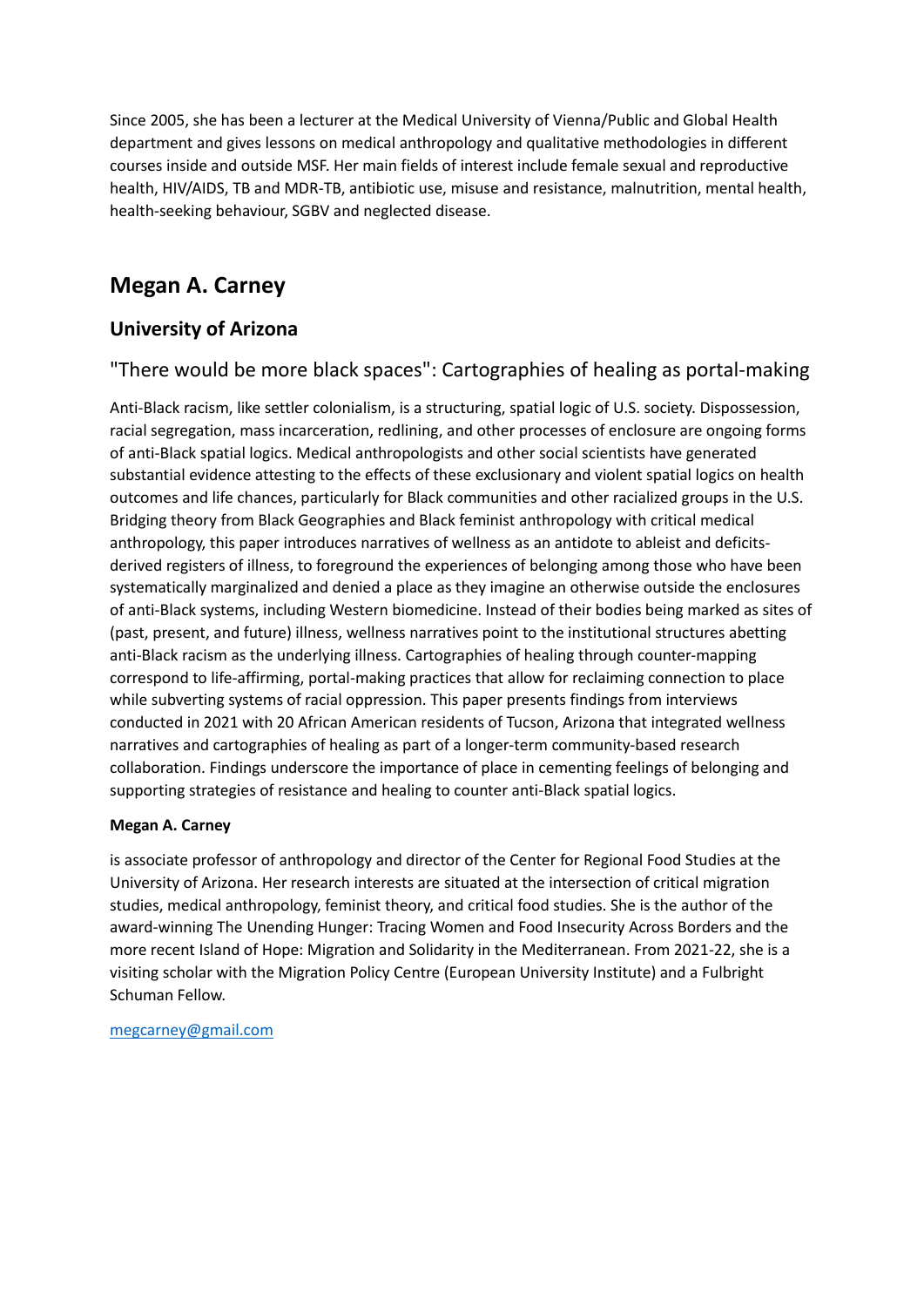## **Juan Carlos Rodriguez Camacho**

### **University of New Brunswick**

## Journeys of visual wellbeing. Two-eyed see-ing perspective in a relatuhedron art experience

This presentation explores when a visual art experience (processes, products, and art installation) intermingles with individual and community healing views in the context of Indigenous and non-Indigenous well-being. It builds on Indigenous multilevel determinants of health and Two-Eyed Seeing Perspectives (MARSHALL, 2017). Art and healing narratives are represented in 27 triangles, coconstructed in a relatuhedron installation (relat = English root for relationality; "u" Muisk-kubun Muiska's Language for doing with that; "hedra" Latin for shape, Rodriguez, 2017, 2021). A-esthetic productions are encouraged involving all levels or artistic expertise privileging meaning, emotional, spiritual and narrative messages. The individual and community experience took place in a Teaching in Cultural Context course for teacher in service, inside a Bachelor of Education program. This relatuhedron contextualizes education-healing-teaching practices in current Covid-19 challenges, a relational perspective where the relatuhedron acts as a machine of possibilities, moving mangrove's processes of learning-doing (Rodriguez, 2021) to expand individual healing views and rhizomes from the self towards community levels. Individual and collective interactions of health-related issues provided congruence between cultural transactions and historical-present-future issues. Mangrove's pedagogies guided the experience by providing a protected productive space for participants as in mangrove's ecosystems between salty and sweet waters. An art installation was shared with the public virtually and as a traveling exhibition. Under the assumption that language and emotion move creative-transformative frameworks of reality (the body, nature, community, and culture) towards private and public meanings, this relatuhedron proposes a conversation on "affective arrangements" (KURZ, 2019) of sensory-emotional factors towards visual experiences of culture and healing, involving reconcili-action processes of vitalization of Indigenous culture, language, history, and practices immersed in Western health interventions.

#### **Juan Carlos Rodriguez Camacho**

studies how to improve "human-culture-nature-human" relationality from Indigenous and non-Indigenous perspectives at the individual, local, national, and planetary contexts. I am interested in exploring how people's cultural transactions affect natural balances and health-mental health and how effective narrative-art interventions can reverse those effects and promote relationality, health, and wellbeing. I work in-between education for sustainable development, health and mental health challenges at the individual, community, city, country, and global perspectives. In my field, new epistemological models for knowing and healing based on Two Eyed-Seeing Perspectives are fundamental to promote dialogues and recovery, as in my recent book "The relatuhedron: a machine of possibilities, 2022". As part of collaborative – distributive glocal networks, I explore representations and constructions of complexities on health, discourse, art and social representations of health. My areas of teaching and work are Indigenous education, Indigenous knowledges, health and mental health, Indigenous perspectives, integrative epistemologies, sustainable development, and relationality. Some of my work includes The Institute of Biomedical Engineering at UNB, the Trans-Atlantic Network for resilience and recovery (9 countries), and as a Member of Advisory Committee to the Network for Emergent Socio-scientific Thinking (NESST) and STEM Education for Sustainable Development (STEM4SD) of the Smithsonian Scientific Research Centre.

#### [jc.rodriguez@unb.ca](mailto:jc.rodriguez@unb.ca)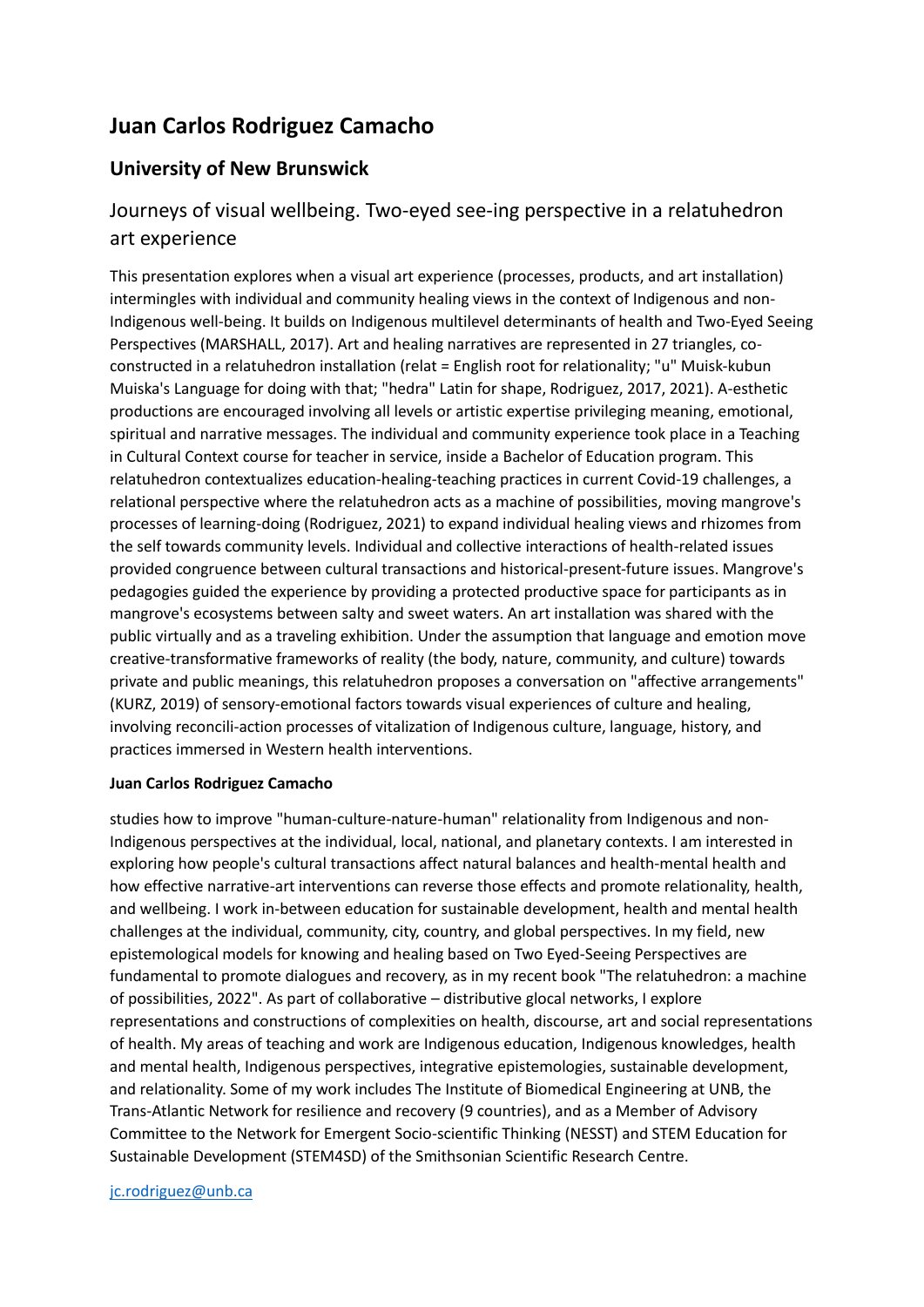## **Bernd Brabec de Mori**

### **University of Innsbruck**

## Visualizing the invisible: Negotiating Western Amazoni-an ritual healing in patterns, paintings and film

In the Western Amazon, the concept of "ayahuasca shamanism" has spread and gained popularity during the past few decades. The use of the hallucinogenic plant brew ayahuasca was thus implemented in prior existing modalities of human interaction with non-human entities (like animals, plants, spirits). These modes of interaction were (and still are) mainly based on auditory means like songs, chants, invocations and formulae.

From the 1960s on, investigation by modern researchers instantly targeted the visually biased notion of "vision" as the main phenomenon of the hallucinatory experience of ayahuasca, thereby assuming that "vision" would also be at the core of Indigenous cosmologies. Thus, the traditional symmetric graphic designs produced by the Shipibo-Konibo Indigenous people were characterized as induced by ayahuasca visions, and this notion was then reproduced by many Indigenous art and handicraft sellers. Furthermore, with Pablo Amaringo, a tradition of painters started who depict ayahuasca visions with all their ethnic and religious associations. Finally, movies like Jan Kounen's 'D'outres mondes' try to reproduce the visual ayahuasca experience in animated sequences.

With this, the moderns' focus on the visual continued to the point that contemporary studies on the medical use of ayahuasca in psychiatry still take the visual domain as the central factor of experience and ideally, transformation to wellbeing – "what did you see?" is the standard question. In Indigenous terms, though, the invisible domain of sound and sonic beings is responsible for transformation and the achieving of wellbeing.

#### **Bernd Brabec de Mori**

received his M.A. (Mag. phil., 2003) and Ph.D. (Dr. phil., 2012) in musicology from the University of Vienna. He has been working for five years in the field among Indigenous People in the Peruvian lowland rainforests. After returning to Europe in 2006, he has been teaching and researching, among other institutions, at the Phonogrammarchiv of the Austrian Academy of Sciences, at the department for social and cultural anthropology at Philipps-University Marburg, at the centre for systematic musicology of Karl-Franzens-University Graz, at the institute of musicology at the University of Vienna, at the institute of ethnomusicology at the University of Music and Performing Arts Graz, and as an associate researcher at Yunnan University. Currently he holds a tenured position at the University of Innsbruck, Austria. He published a couple of books, among them Die Lieder der Richtigen Menschen [Songs of the Real People] (2015), Sudamérica y sus mundos audibles [South America and its auditory worlds] (2015), and Auditive Wissenskulturen [Auditory knowledge cultures] (2018), as well as research articles in the areas of Indigenous vocal music, medical ethnomusicology, sound perception, and auditory knowledge.

[bbdm@posteo.de](mailto:bbdm@posteo.de)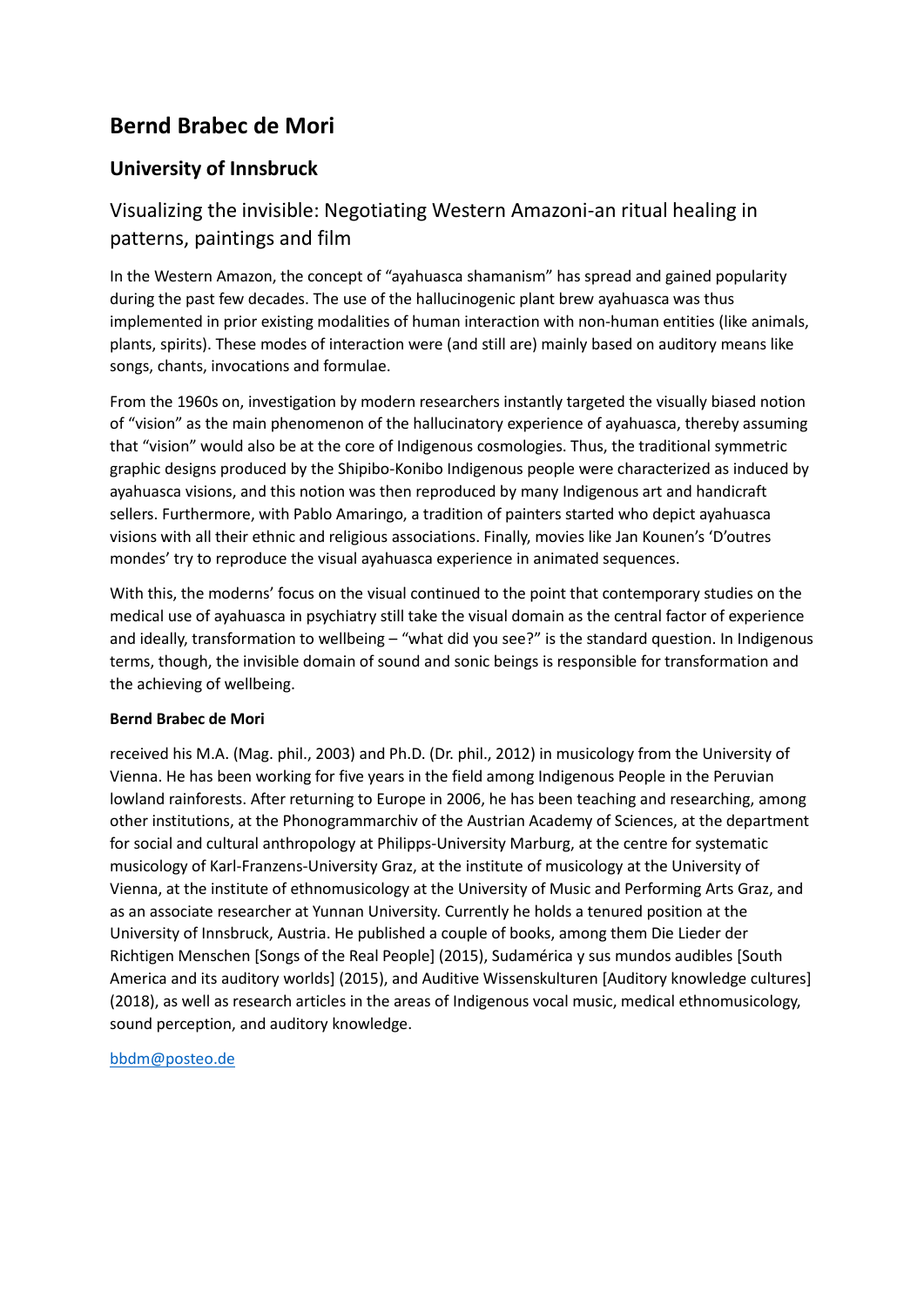## **Katharina Krause**

### **University of Tübingen**

### Invisible healing – (not) seeing Ebola

In 2015 the three photo prizes – Pulitzer Prize, Sony Photography Award, World Press Photo Award have been awarded to photo reportages on Ebola. These images focus on protective clothing and the suffering caused by the epidemic. What is rather invisible, though, is healing – individual healing from an infection during the epidemic as well as collective healing after the epidemic.

This paper seeks to make sense of this invisibility of healing, asking what this means to our understanding of the epidemic. I ask this question with an analytical focus on the entanglement of health and security. The paper departs from the rich works on the health-security nexus pointing out that these works largely focus on pandemics or epidemics in their most acute stages with a focus on the risk and consequences of contagion while healing – understood individually and collectively remains rather overlooked.

With a specific focus on visuality, this paper departs from this gap and asks how we see and understand healing in the context of infectious diseases. The empirical starting is the Ebola epidemic 2013-2016. Here, I focus on the work of the photographer Daniel Berehulak. Analyzing the content and circulation of his Pulitzer-winning series and comparing it with his image series "Braving Ebola" that was published in the New York Times, I explore how the body is presented in the context of illness and healing, how these two elements intersect, and what this means for our understanding of the health-security nexus. The invisibility of healing, I argue in this paper, is problematic as it reduces the complexity of the epidemic resulting in a narrow understanding of health security. By exemplarily contrasting and contextualizing Berehulak's work with images published during the COVID-19 pandemic, I broaden the scope and depth of the analysis.

#### **Katharina Krause**

is a PhD candidate the Institute of Political Science and a researcher at the International Center for Ethics in the Sciences and Humanities. She obtained her Bachelor's degree from the University of Augsburg in Social Sciences. On the postgraduate level she studied Peace and Conflict Research and International Relations at the Institute of Political Science in Tübingen. During her semester at the American University in Washington DC she worked at the Woodrow Wilson International Center for Scholars and the German Embassy.

Her PhD project explores the interplay of health, security, and visuality with an empirical focus on the Ebola epidemic. Katharina's work has been published in peer reviewed journal articles at Millenium and Zeitschrift für Internationale Beziehungen. Katharina also works as 'Programme Assistant' for the European International Studies Association (EISA).

[kat.krause@uni-tuebingen.de](mailto:kat.krause@uni-tuebingen.de)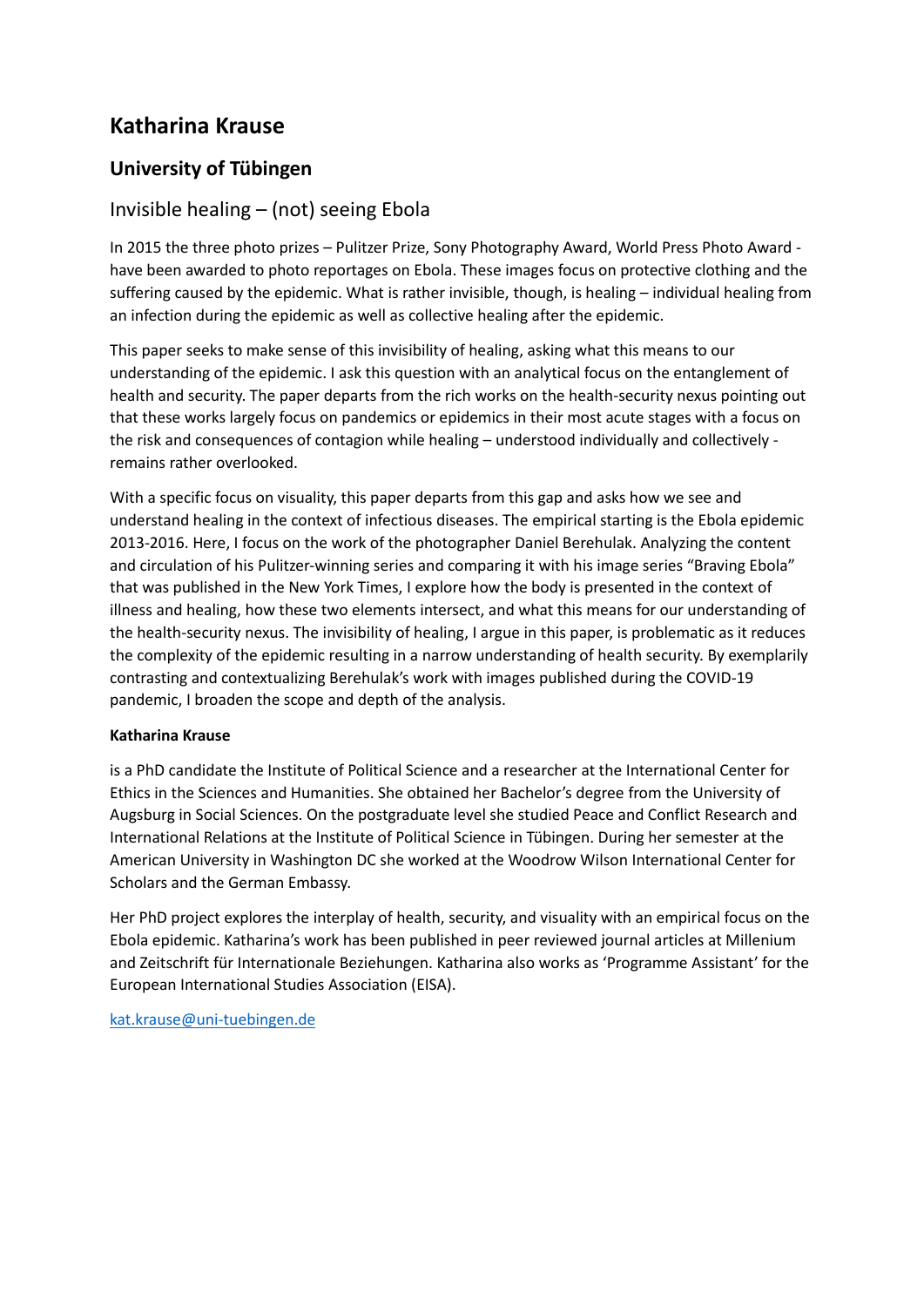## **Sarah Böllinger**

## **University of Bayreuth**

## "Glücklose Köpfe" – Expressions of colonial psychiatry in de-colonial curatorial work

In October 1950 Ulli Beier, a German art lover/patron, art critic, linguist took a post at the University of Ibadan, Nigeria. A few months later, he had a second post at an extramural department in Abeokuta by then, he visited the local Lantoro Mental Asylum. The Asylum was founded in 1944 as a colonial local government prison. When Beier went there with his first wife, the Austrian artist Susanne Wenger, it had already been transformed into an Asylum. Beier and Wenger, both fascinated by the place and the patients, decided after their first visit to revisit the Asylum to bring paper and paint to the patients, giving them the opportunity to express themselves and to pass their time.

This project went on for about 18 months. 12 patients took place at these "workshops" on a regular base. They created over 600 artworks; ca. 250 of them are at Iwalewahaus (University of Bayreuth), the major share of works is in Osogbo (Nigeria) with the Centre of Black Culture and International Understanding, some few might be in Sidney with Beier's heirs. Some others maybe scattered around the globe. Up until now they have been exhibited several times around the world. The most recent is the exhibition "not yet: shared", curated by myself as part of my PhD research entitled "The disabled artwork in the collections of Iwalewahaus". It questions the notion of defining outsiders and their art under colonial rule, while grappling with the juxtaposition of (Beier's) philanthropic endeavors, the unknown processes of his acquisition, but also with the aesthetic value of this works as well as their disability aesthetics (following Tobin Siebers 2010). The 12 artists, who underwent in Beier's writings a genesis from anonymized patients to artists with a first name, created a rich and powerful oeuvre which should become part of the narratives of art by people in (psychological) exceptional circumstances.

The paper addresses the questions of curatorial responsibility, especially in a decolonial setting. Which accountability lies within the inclusive curation of artworks from a vulnerable position? Which questions need to be addressed? How are the artworks presented in a respectful not exploitative way? These questions resonate with the overall topic of the conference, asking for artistic positions within the communication of health. Even though, the artists created their works in an Asylum, the workshop have not been designed as a therapeutic tool. Beier though, used them to analyze the patients' medical status, even gave one of them a differential diagnosis within his exhibitions. Up to now, the voices of the artists have been overshadowed by Beier's art patronage. My presentation wants to put the works in the center of discussion and to present their not only artistically value.

#### **Sarah Böllinger**

(M.A.) is a PhD Candidate at the Bayreuth International School of African Studies (BIGSAS) at the University of Bayreuth. Her PhD thesis in Arts in Africa "The disabled artwork - in the collections of Iwalewahaus" (working title) explores different dimensions of disability aesthetics in the collections of Iwalewahaus. She holds a B.A. in Kultur und Gesellschaft Afrikas (Culture and Society in Africa) and a M.A. in Kultur- and Sozialanthropologie (Culture- and Social Anthropology). Her research focus is on Critical Disability Studies, Visual Culture studies, inclusive aesthetics, and African Arts. She did extensive research in Kenya and Nigeria. Sarah Böllinger curated several exhibitions in Bayreuth, Nairobi and Bordeaux, dealing with different topics of popular culture and inclusive aesthetics. She co-edited two books ("Beauty and the Norm – Debating Standardization in Bodily Appearance", 2018.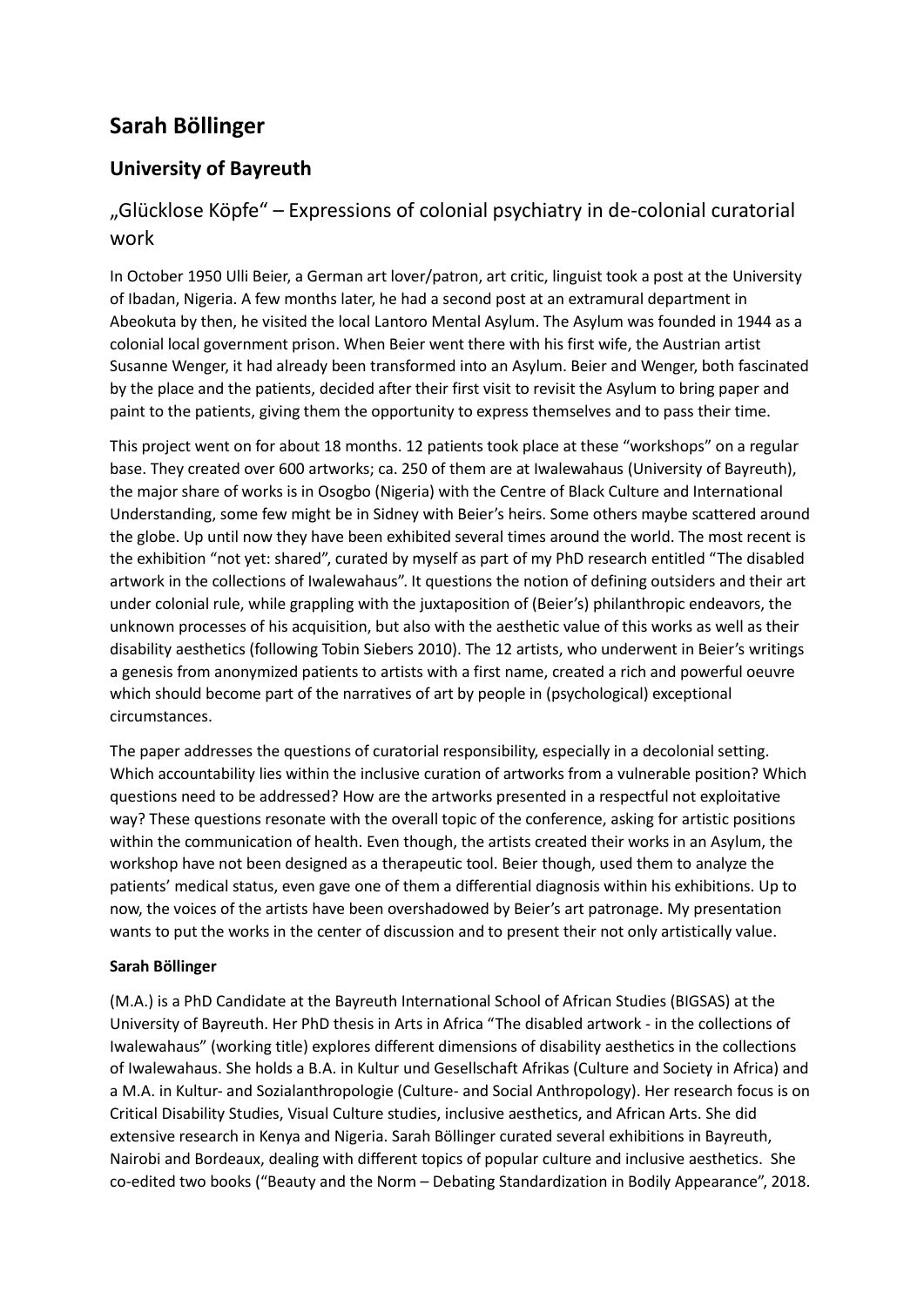palgrave macmillan / "Diversity Gains – Stepping Stones and Pitfalls", 2020. NOMOS) and published peer reviewed papers.

She teaches seminars on B.A. and M.A. level, promoting her area of expertise. She spoke on several occasions, gave presentations, and moderated academic sessions. She co-hosted conferences, organized several workshops and worked closely with artists and curators during her work for Iwalewahaus in the past 16 years. She is part of the Workgroup "aesthetics" at BIGSAS. She was student representative at Iwalewahaus, Junior Representative at BIGSAS and a three-year scholarship holder with Friedrich-Naumann-Stiftung für die Freiheit.

Sarah Böllinger is also the head of becks, the office for disabled and chronically ill students at the University of Bayreuth.

Iwalewahaus (University of Bayreuth) – research associate Junior Fellow BIGSAS, PhD Candidate – Arts in Africa Head of becks (Office for disabled and chronically ill students) at the University of Bayreuth

Kontakt: Iwalewahaus / Universität Bayreuth Wölfelstraße 2 95444 Bayreuth 0921 554506 017661427056 [Sarah.Boellinger@uni-bayreuth.de](mailto:Sarah.Boellinger@uni-bayreuth.de)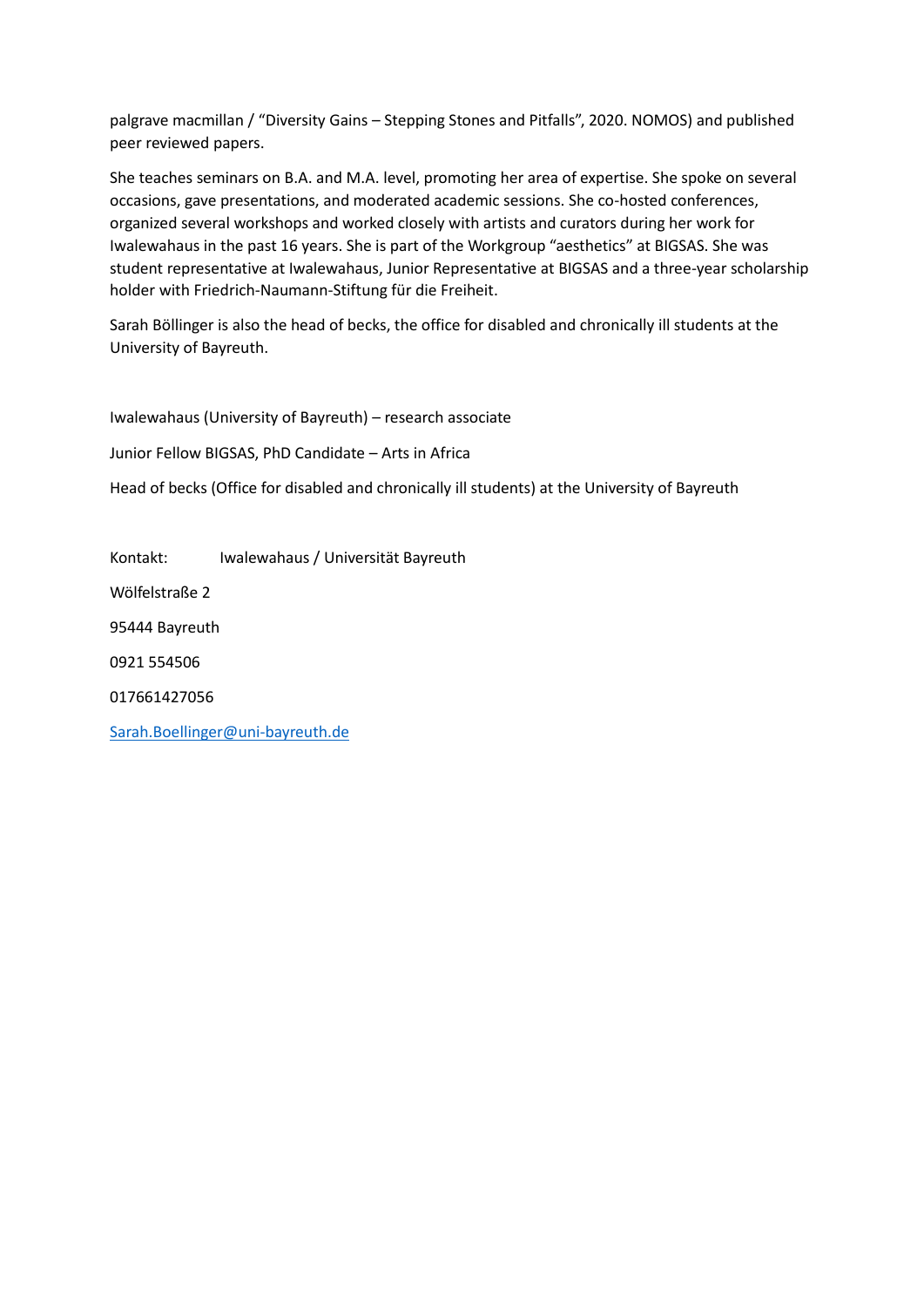## **Eberhard Wolff**

## **Zurich University**

### The role of pictograms in Corona access control regimes

In 2021 health authorities in many countries established different systems of access control to public spaces (restaurants , museums, sports facilities etc.). Persons who neither were (and still: are) not vaccinated nor hadn't recently recovered from Covid (in German: «2G») nor hadn't been tested before (in German «3G») were and are denied access to these places.

My paper aims to investigate how these practices of exclusion have been translated into visual symbols or pictograms at entrances of these sites or on their websites. It asks what functions these visualisations have beyond "explaining medical content", "facilitate understanding" and "enable awareness" (cf. Cfp.).

What understandings of states of health are represented in these visualisations? While "vaccinated" is mostly symbolized with a syringe  $(\mathcal{O})$ , the visualized "recovered"-status reflects the respective old and new understandings of this health status: having gone through an illness

 $(\bigodot \blacktriangledown, \bigodot \blacktriangledown, \bigodot \blacktriangledown, \bigodot \blacktriangledown, \rightarrow \bigodot)$  vs. having gone through a positive PCR-testing or even having a positive test result document ( $\blacksquare$   $\blacktriangle$   $\blacktriangleright$ ).

Is the segregation visualized or not? If yes, is exclusion ( $\bigodot \bigodot \bigodot \bigodot$ )  $\times$  ) or inclusion ( $\bigodot$ ) visualised?

Did the possibilities of visualisation come to its limits with a much more complicated regime like the "2G+" where "+" (i.e. being recently tested, vaccinated or recovered) ( $\bigodot \mathbb{C}^n$ ).

What images of health ( $\Box$ ), risk ( $\odot$ ), protection ( $\Box$ ) are visually constructed? Is testing becoming a sort of a second ticket for entrance  $(\blacksquare)$ ?

Finally it will be asked what image the access regime is given with these pictoral translations, e.g in respect of the normalization of these practices and how images of health, disease and medicine change with it.

#### **Eberhard Wolff**

Prof. Dr. rer. soc., is Adjunct Professor for Cultural Anthropology at Basle University and Academic Associate for Cultural Studies at Zurich University (UZH). He is also member of the UZH Medical Faculty teaching staff and history editor of the Swiss Medical Journal (Schweizerische Ärztezeitung). After his PhD in Historical and Cultural Anthropology (Tübingen 1995) he has been working in various Institutes for the History of Medicine for two decades, then returning to his discipline of origin. His research interests are manifold in both, health and general popular culture topics, historical and contemporary, and can be studied in his list of publications.

[eberhard.wolff@uzh.ch](mailto:eberhard.wolff@uzh.ch)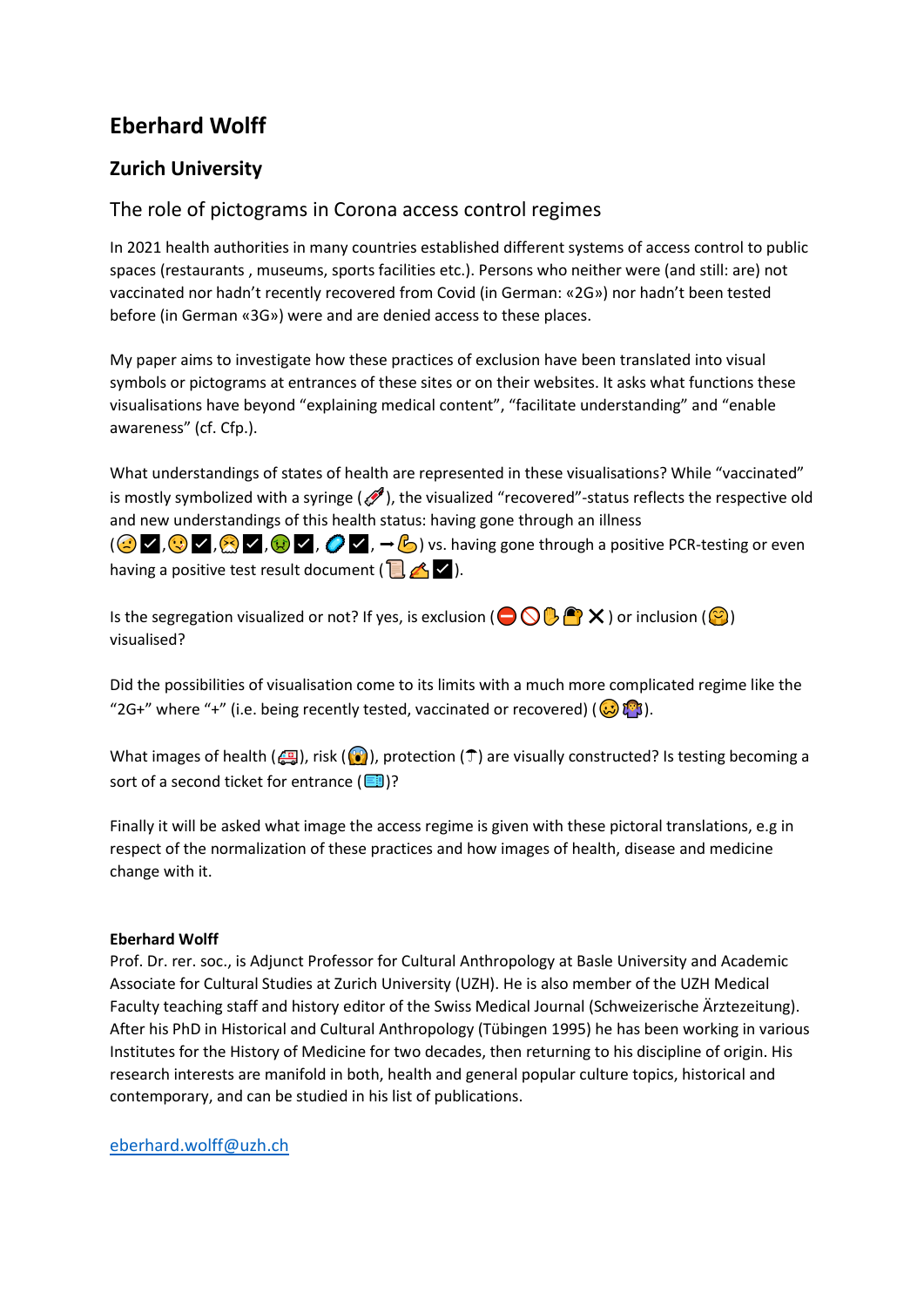## **Martina Consoloni<sup>1</sup>** and **Sara Vallerani<sup>2</sup>**

## **<sup>1</sup> University of Bologna** and **<sup>2</sup>University of Roma Tre**

### Storytellings in pandemics: a comic to promote the right to health

The graphic novel "Materia Viva" was born during the first lockdown in Italy and it aimed to recount right-to-health issues beyond a purely (bio)medical, academic or militant perspective. Rather the objective was to try to harmonize these different aspects and perspectives of the matter.

"Materia Viva" was created by a collective named Käthe, an assembly of people who met each other through laptop screens during the pandemic. Some members are doctors, others are researchers in medical anthropology and sociology, nobody had expertise in comics and all of them are involved in social movements for the right to health. Despite the differences between the members, we had a shared necessity: researching and experimenting with new languages and methods to talk about health and medicine.

The narrative starts with the concept of health in its broadest sense and then proceeds through 50 pages by taking up classic authors and by introducing the topic of health inequalities and the social determinants of health to arrive at the essential point: health as a question of social justice and as a collective matter. Anatomic and botanic pictures with expired copyright which would otherwise remain trapped in dusty books are used in the comic.

The paper aims to reflect on two potential aspects of graphic medicine from our own experience of creating a comic. On the one hand, comics make it possible to bring together different authors and disciplines into a common narrative. On the other hand, this form of storytelling has a strong potential in educational and training contexts, from schools to medical faculties. "Materia Viva" is a resource for both educational and institutional frameworks and social movements, as it enables the dissemination of multidisciplinary and politically oriented content in a more accessible way.

One of the purposes of the collective Käthe is to contribute to the development of graphic medicine in Italy, reflecting on how comics can be a medium for illness narratives in therapeutic contexts as well as in more 'popular' settings.

#### **Martina Consoloni**

Ph.D. student in Global Histories, Cultures, and Politics at the University of Bologna. Her research is focused on the engagement of communities in the local healthcare and social services reorganisation as a strategy for promoting collective health and well-being. Co-author of "Materia Viva", researcher at the Centre for International and Intercultural Health of the University of Bologna and member in a social campaign dealing with healthcare topics, "Campagna Primary Health Care Now or Never"".

#### [martina.consoloni2@unibo.it](mailto:martina.consoloni2@unibo.it) (+39 3286725960)

**Sara Vallerani**. Ph.D. student in Theoretical and Applied Social Research at the University of Roma Tre. The research interests mainly focus on the sociology of health and illness, public action, Primary Health Care, social movements and grassroots experiences in the health field, like social and selforganised clinics. Feminist and health activist. Member of Kathe Collective and health activist in the social clinic "Microclinica Fatih" and part of the "Health Working Group" of Non Una di Meno Torino.

[sara.vallerani@uniroma3.](mailto:sara.vallerani@uniroma3) (+39 3351578892)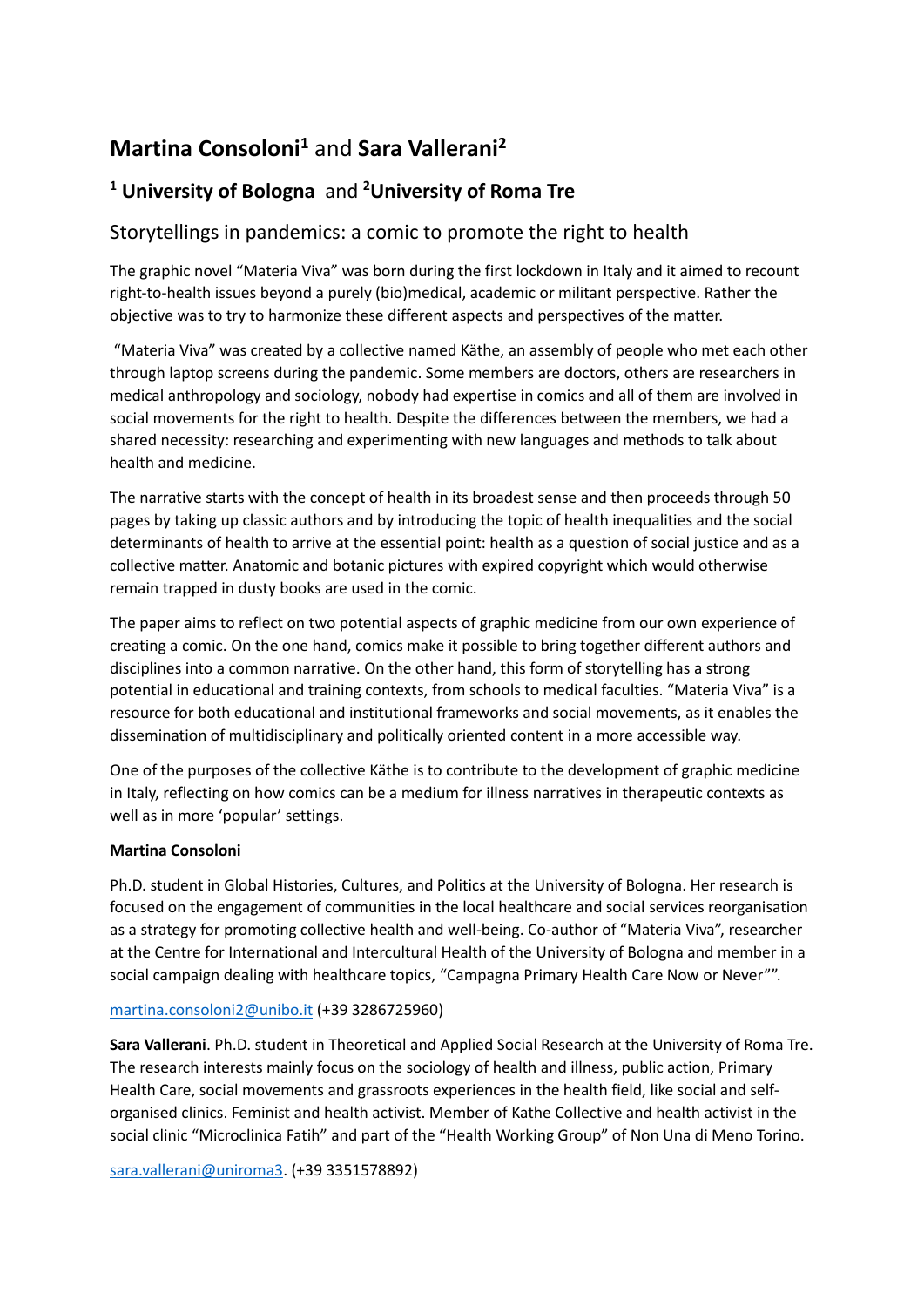Collective Käthe. Käthe is a young, fluid, and hybrid collective. Käthe was born in 2020, in the midst of syndemics, and is growing in domestic and virtual spaces. Käthe is the voice of a graphic novel about the right to health.

Contact: [collettivakathe@autistici.org](mailto:collettivakathe@autistici.org)

https://collettivakathe.wixsite.com/kaethe

## **Ruth Koblizek<sup>1</sup> , Ruth Kutalek<sup>2</sup> , Andrea Praschinger<sup>1</sup> , Eva Katharina Masel<sup>3</sup>**

**<sup>1</sup> Medical University of Vienna, Teaching Center**

**<sup>2</sup> Medical University of Vienna, Center for Public Health**

**<sup>3</sup> General Hospital of Vienna, Division of Palliative Care**

### **Medical University of Vienna**

### Power and potential of medical comics

Medical comics (MC) have a long tradition in communicating and reflecting on medical topics – they can be used to educate students in medical humanities, explain the perspectives and lived world of the patient, approach difficult ethical topics, support health care workers and caregivers and assist with complex explanations. Moreover, they can translate and further the understanding of medical interventions, inform patients and the public on the diagnosis and treatment of new and old diseases, and, most importantly, include the patient voice in medical decision making.

In this presentation we will show the history of MC with a focus on the emerging last years as well as their broad usage today in various medical fields. Taking the example of three exhibitions of MC at the Medical University of Vienna that were displayed 2019 to 2022 at the AKH, we will argue that MC have the potential to bring together a very diverse audience and enable them to reflect on relevant societal and health challenges today. As a hermeneutic tool MC can be used in different domains, further scientific exchange and engage the public in meaningful ways.

#### **CV Mag. Dr. phil. Ruth KOBLIZEK**

Born and living in Vienna, study of History and Arts, 2002-2006 ÖAW / Institut für Stadt- und Regionalforschung project "Wien Umwelt". 2006-2018 Medical University of Vienna (rector's office projects "Josephinum", project "Memoriae Medicinae", curator at the Josephinum), 2019 ff Medical University of Vienna /Teaching Center/Medizindidaktik, projects for "Medical Humanities-Medical Comics"

We are a group of scientists and humanists at the MedUniVienna working in the field of medical humanities and graphic medicine with a great interest in expanding research and teaching in this essential field.

**Contact Mag. Dr.phil. Ruth Koblizek,** Medizinische Universität Wien, Teaching Center, Medizindidaktik, Spitalgasse 23, BT 87,1090 Wien, Austria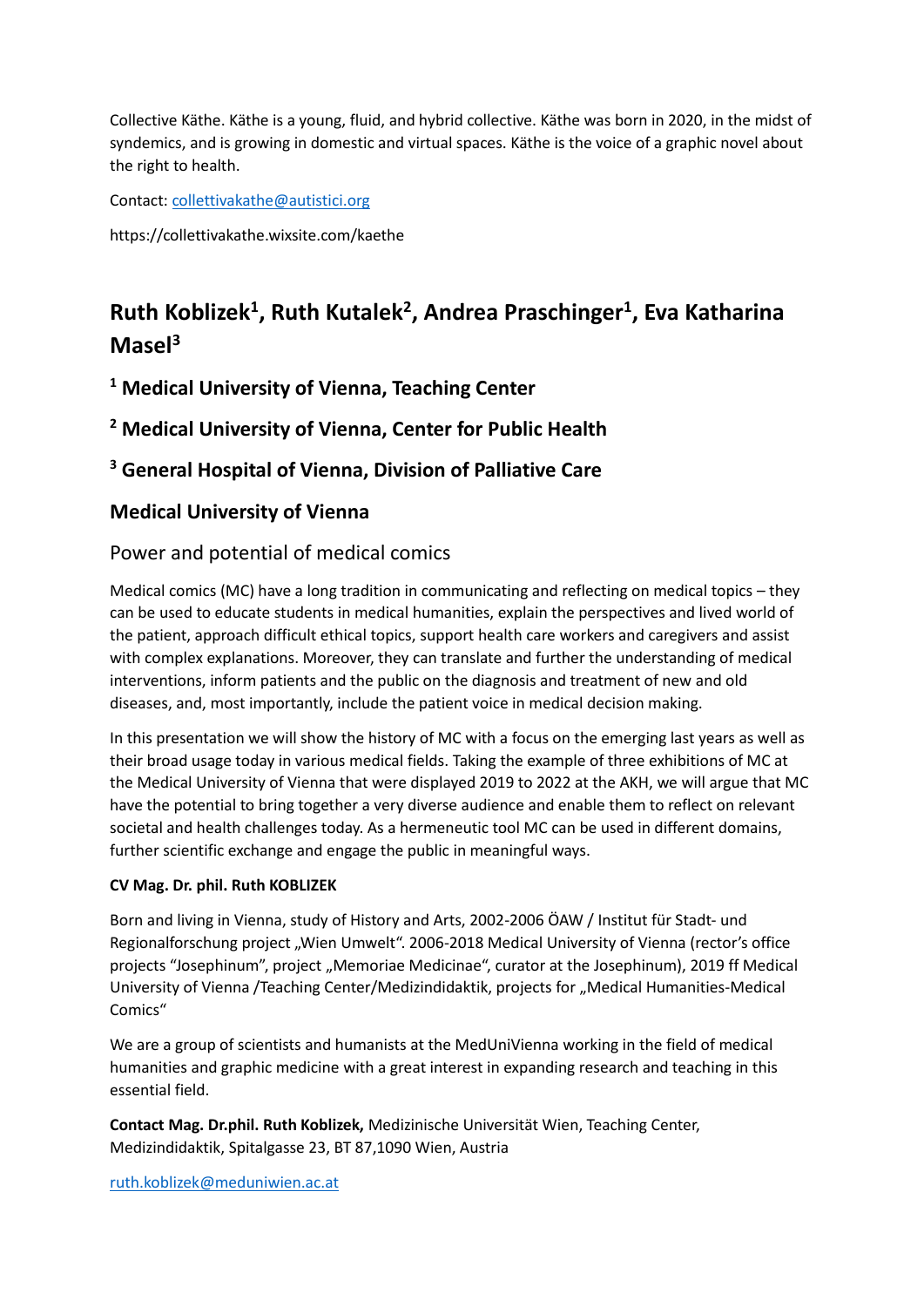## **Eva-Maria Knoll**

### **Institute for Social Anthropology, Austrian Academy of Sciences**

### Raising sickle cell advocates – Learning from a medical book-let in the making

Within the last two decades progress in treatment has brought sickle cell disease (SCD) patients out of the pediatric ward. As first generations of SCD patients started to raise families, 'speaking with kids about their mom's or dad's disease' became an issue. Yet, while there are ample educational materials depicting and explaining SCD to young or adult patients in graph and text, parenting, indeed, is novel a topic. A patient advocacy group in Vienna strives to fill this gap.

In this paper I will report on a children's picture book in the making and highlight the ethnographic value this journey also has had for me as a collaborating scholar and the anthropology of Rare Diseases.

The discussions between patients about relevant topics to be included in that forthcoming booklet reveal challenges, concerns, strategies and solutions based on the patients' experiences of everyday life with both a chronic blood disorder and curious kids. Why the parent sometimes would not feel well, has this big drawer full of never-to-be-touched medicine, and sometimes would suddenly end up for weeks in the hospital: these are some of basic topics addressed. Intensively discussed are at what age and how openly such frightening topics as pain crises and live threatening complications are to be addressed. The intended outcome will be a booklet with drawings to be explored and discovered by both, parents and children – these pages are meant to 'grow along' with the child from simple to complex. The overall message and mission patients foresee for the booklet is beautiful and captivating: be honest and open, though always pursue a positive image, even with difficult topics – and start as early as possible to sensitize your child for your disease; and eventually, your child will grow into becoming an SCD advocate.

#### **Eva-Maria Knoll**

is a researcher at the Institute for Social Anthropology, Austrian Academy of Sciences. She received her doctoral degree in Socio-cultural anthropology from the University of Vienna. Her research interests focus on medical anthropology at the intersections with life sciences, health-related mobility, tourism and island studies. Currently she investigates the biosocial impact of endemic inherited blood disorders (esp. thalassaemias and Sickle cell disease) in the Republic of Maldives and the challenges of these hemoglobinopathies as Rare Diseases in Austria. She co-edited Disease Dispersion and Impact in the Indian Ocean World, Palgrave Macmillan 2020. Since 2019 Knoll also serves as an Academic Advisor to the Thalassaemia International Federation. She initiated and coordinates THALSIFO – the Thalassaemia and Sickle cell Forum Austria, and she translated the All about Thalassaemia childrens' book by the Thalassaemia International Federation into German.

[Eva-Maria.Knoll@oeaw.ac.at](mailto:Eva-Maria.Knoll@oeaw.ac.at)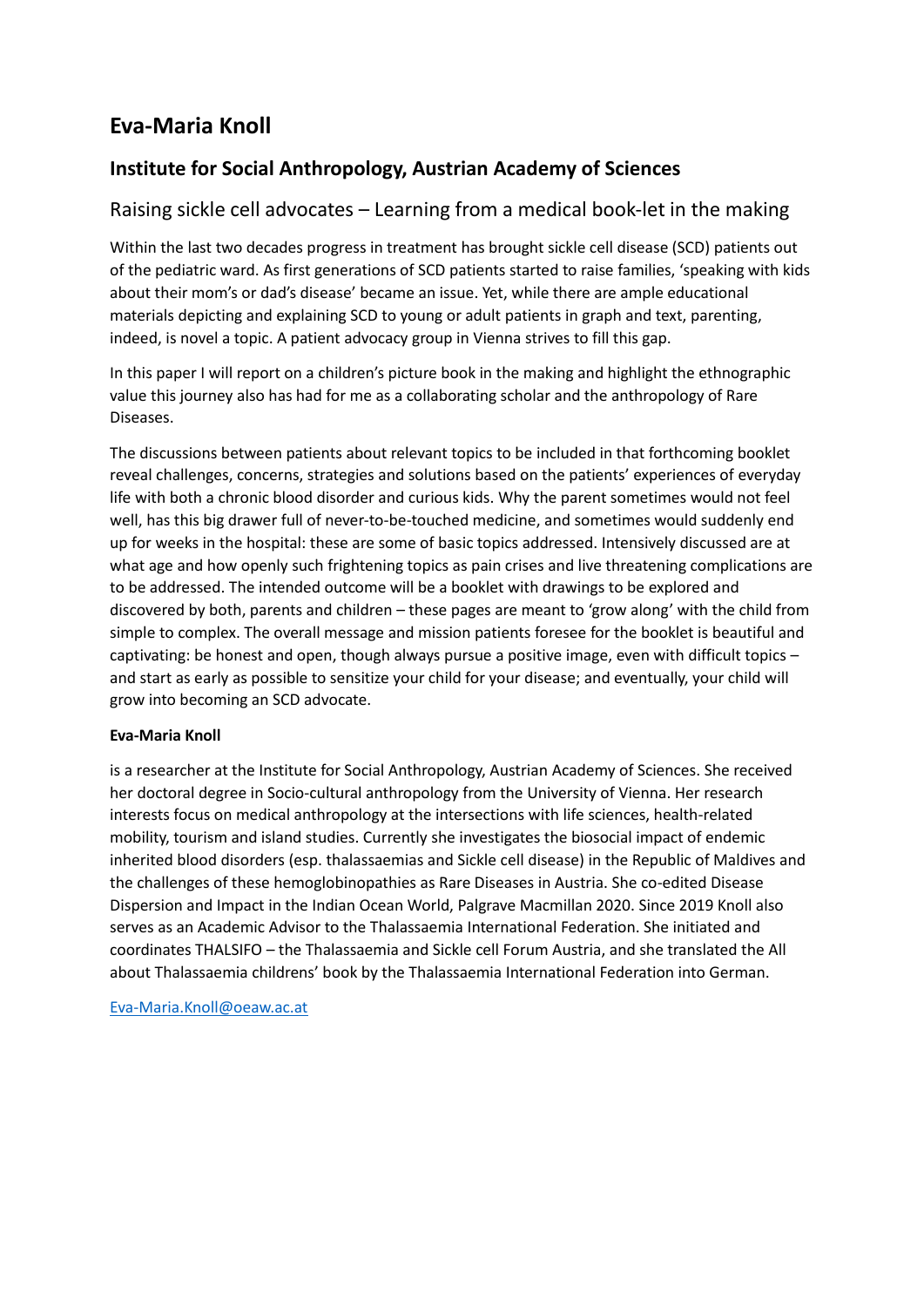## **Anna Geldermann<sup>1</sup>** and **Saskia Jünger<sup>2</sup>**

## <sup>1</sup> **University of Cologne**

### **<sup>2</sup> University of Applied Health Sciences in Bochum**

Understanding Visual Representations of Health and Health Information in Daily Culture: A Photo-Elicitation Diary Study to Investigate the Permeation of Health-Related Topics in Complex Life Worlds

In the past years, health information and health-related topics have multiplied in quantity, multimodality and multimediality. The iconic turn emphasises imagery as an entity of communicating meaning. Since life worlds are permeated by visual representations of health-related topics, selecting health information in terms of its quality, trustworthiness, and personal relevance is becoming increasingly challenging. The research project "Orientation aids in dealing with health information on the Internet" (OriGes) created two websites as orientation aids: www.gesund-im-netz.net and www.klick2health.net. The project's ultimate goal is to strengthen health literacy both on an individual and on an organisational level.

This sub-study focuses on cultures of health information; the leading question is: How are healthrelated topics represented visually in daily culture and how are life worlds permeated by visual representations of health?

We conducted an online Photo-Elicitation Diary Study with adults (n=11) and adolescents (n=9), drawing on the methodology of visual sociology and the sociology of knowledge approach to discourse. Informants' photographs were considered to allow deep epistemological insights, and to enrich the elicitation interviews. The participatory research design included a kick-off workshop with each sample, a three-week photo-diary phase in November 2021, and photo-elicitation interviews with each informant in December 2021. Informants sent pictures and field notes in situ via email or messenger, whenever they encountered health information or health-related topics. The elicitationinterviews were based on three pictures chosen by the informants themselves, and an additional picture selected by the researchers.

Data will be analysed within the framework of the sociology of knowledge approach to discourse to (1) understand appraisals of visual representations of health and consequences for action, (2) examine societal logics and mechanisms of visual constructions of health, and (3) reconstruct how visual representations shape cultures of health knowledge. The results will inform the further development of the orientation aid websites.

**Anna Geldermann**, M.A., is a research associate at ceres, cologne center for ethics, rights, economics, and social sciences of health (Germany) and coordinates the project "Orientation aids in dealing with health information on the Internet " (OriGes II). She studied media education, media culture and media aesthetics (B.A. Intermedia) at the University of Cologne and M.A. Cultural Studies at Leuphana University of Lüneburg. Her research interests lie in the field of media culture and media sociology as well as epistemology and sociology of knowledge of various media systems and technologies. The connection between media literacy and health literacy is of particular interest to her.

[anna.geldermann@uni-koeln.de](mailto:anna.geldermann@uni-koeln.de)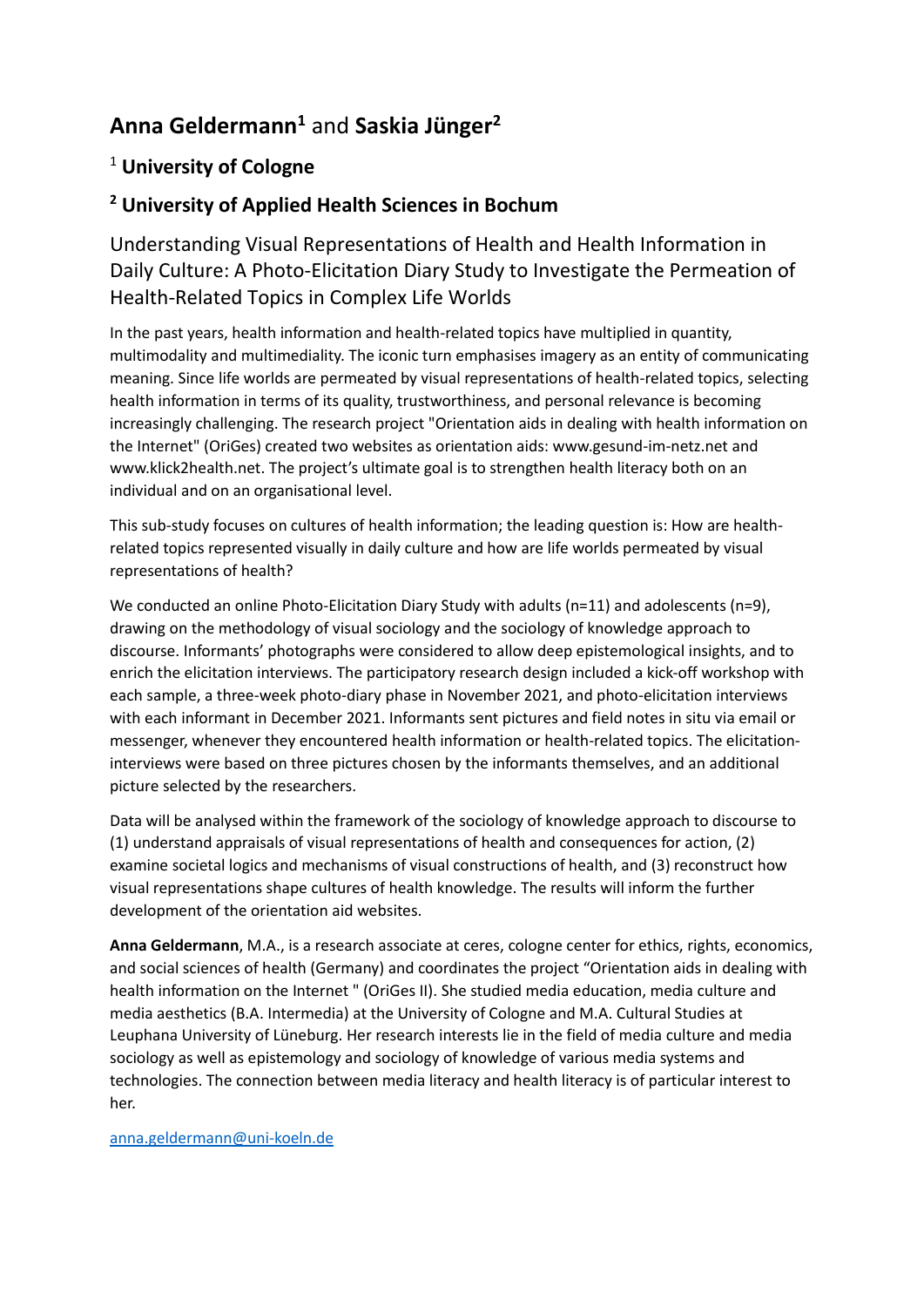#### **Saskia Jünger**

is a professor for health research methods with a focus on qualitative research at the University of Applied Health Sciences in Bochum (Germany). She is a health scientist with a specialisation in clinical psychology. Her particular scientific interests comprise: epistemological and methodological questions of health research; a sociology of knowledge approach to health and disease; mechanisms of establishing scientific evidence in medicine; and interdisciplinary perspectives on health risk.

[Saskia.Juenger@hs-gesundheit.de](mailto:Saskia.Juenger@hs-gesundheit.de)

## **Paul Dieppe, Natalie Harriman, Sarah Goldingay, Ayesha Nathoo, Emmylou Rahtz, and Sara Warber.**

#### **University of Exeter, UK.**

#### "Heart Felt"

Using visual ethnography to explore healing we found that hearts were amongst the commonest images drawn (Rahtz et al\*). Therefore, we explored the question 'What is in your heart?" with members of the public. In conjunction with the Wellcome Trust we set up an exhibition tent at a large 4-day family friendly music festival in the UK ('Green Man'). We had wooden replica hearts with slots in them for people to put messages. They were passed around with the instructions to post a note about 'what is in your heart', pass the heart onto someone else, and return it to the tent at set times where messages were shared (anonymously) in public. People also had the option of drawing images of what was in their heart.

We collected 330 written messages and 49 pictures. More children than adults opted to draw pictures. The commonest overall themes were: family, love, happiness and hope. Some messages were about loss of loved ones and others about conflict, such as a mixture of hope and joy, with fear and sadness. Pictures included drawings of hearts, animals, families and nature. As hearts were passed around, and messages shared people had many emotional conversations about health and health care, healing versus curing, and love.

Many participants told us they had found the experience profound and healing. We conclude that sharing 'what is in your heart', in a way that allows you to connect with others in a safe space facilitates healing.

*\*Rahtz E et al: Understanding public perceptions of healing: An arts-based qualitative study Complement Ther. Med 2019; 45: 25-32*

#### **Paul Dieppe**

is a doctor who specialised in rheumatology and Health Services Research, but is now doing research on healers and healing with the co-authors of this abstract. He attended and presented at the previous AGEM 'Aesthetics of Healing' meeting in 2019. He has published widely and held senior Medical and Administrative Posts in the past, including being Dean of the Faculty of Medicine in Bristol and Director of the Medical Research Council's Health Services Research Collaboration in the UK. He is now retired from medicine, but is still pursuing his interest in healing and unusual research methods, including visual ethnography.

#### [P.Dieppe@exeter.ac.uk](mailto:P.Dieppe@exeter.ac.uk)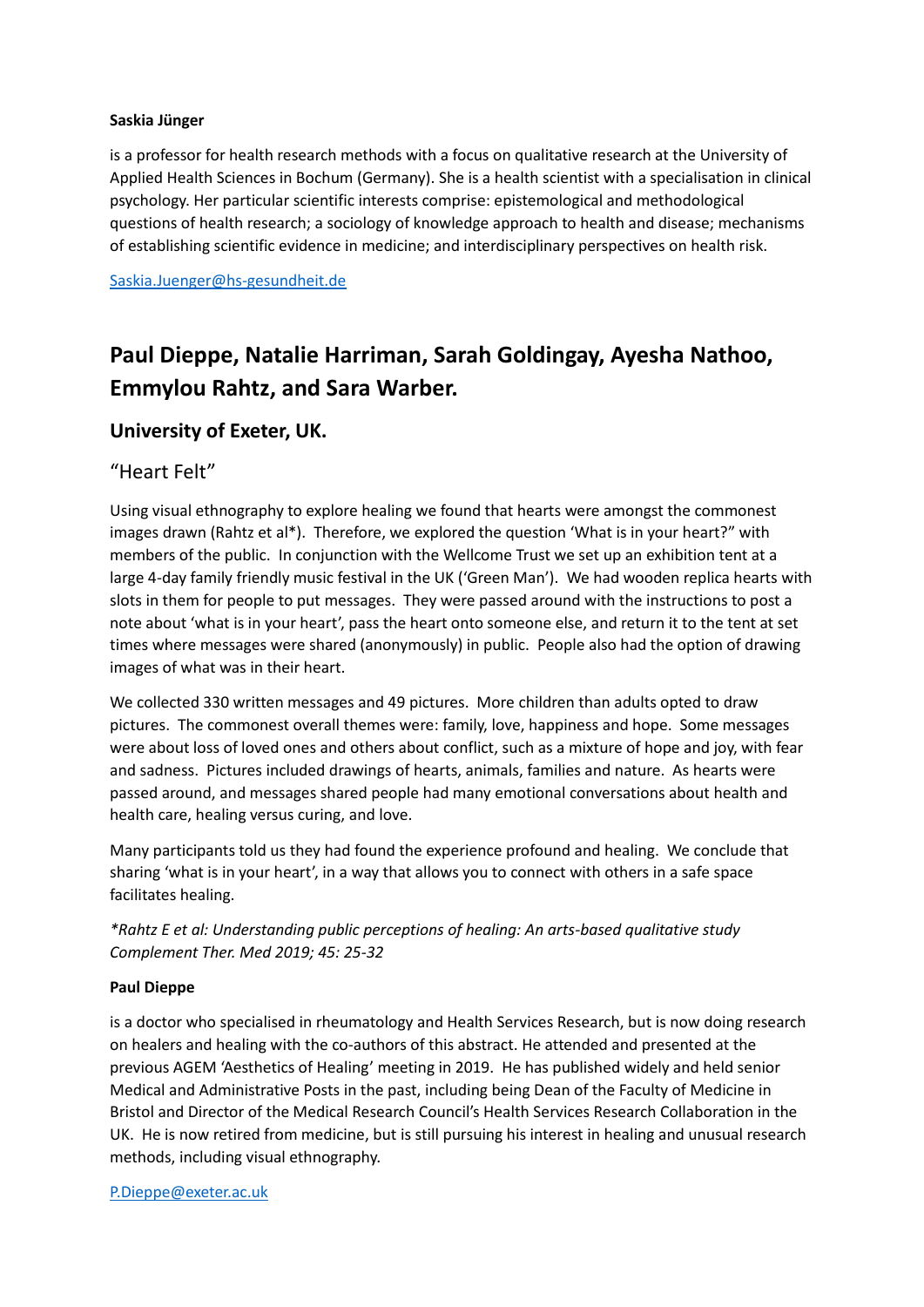## **Manuel Bolz<sup>1</sup>** and **Sabine Wöhlke<sup>2</sup>**

## **<sup>1</sup> University of Hamburg**

### **<sup>2</sup> Hamburg University of Applied Sciences**

## Person-related care communication in clinical care settings of trans\* children and adolescents

Medical anthropological approaches towards representations, images and interventions

The nursing care and support of transgender children and adolescents requires a competent approach to diversity-sensitive care. This requires reflection on norms and systems of rules that shape everyday nursing practice, especially nursing communication and interaction at the hospital. Our subproject of the interdisciplinary research network TRANS\*KIDS with the University Medical Centre Göttingen and the University Medical Centre Münster starts here and dedicates itself to the current nursing action in clinical settings and searches for norms and value understandings that have remained invisible so far, which are present as an obstacle to appreciative nursing in the sense of the ICN Nursing Code and can lead to stigmatising and discriminatory nursing behaviour.

The aim of the sub-project is to examine differentiated nursing contexts and logics of action in the care of trans\* children and adolescents in order to trace how stigmatising and discriminatory behaviour occurs in everyday nursing care. The results will be used to develop further education and training measures for caregivers.

We will present prelimenary empirical results of our sub project. We want to draw on the questions how health topics are represented in care cultures, what images trans kids and adolescents use to express their complaints in care culture and what images to nurses use to communicate diagnoses, medical concepts and interventions?

In order to determine the care perspective in clinic contexts, we use a qualitative, socioempirical approach by conducting semi-structured interviews with caregivers who care for trans\* children and young people. Approximately 10-15 interviews will be conducted. We used a content analysis approach (Mayring) to analyse the interviews.

Our preliminary results can über distingshied into three sub-themes. The analysis of our datamaterial shows that different dimensions have an impact on concrete care communication and interaction:

1. the individual understanding of care (work) in clinical settings,

2. the biographical work experiences of those working in care and

3. the care infrastructures, which also include communication and interaction in the clinic, the transfer of information and knowledge and the involvement of trans\* children and adolesents in care and support. Further, the health insurance companies play a key role here.

It can be deduced from this that nursing communication plays an essential role in everyday ward life and in the care and support of trans\* children and adolescents, but is dependent on various factors that can promote individual, institutionalised and structured forms of discrimination and challenges in everyday nursing care. This offers a starting point for intervention, e.g. through training measures in further education.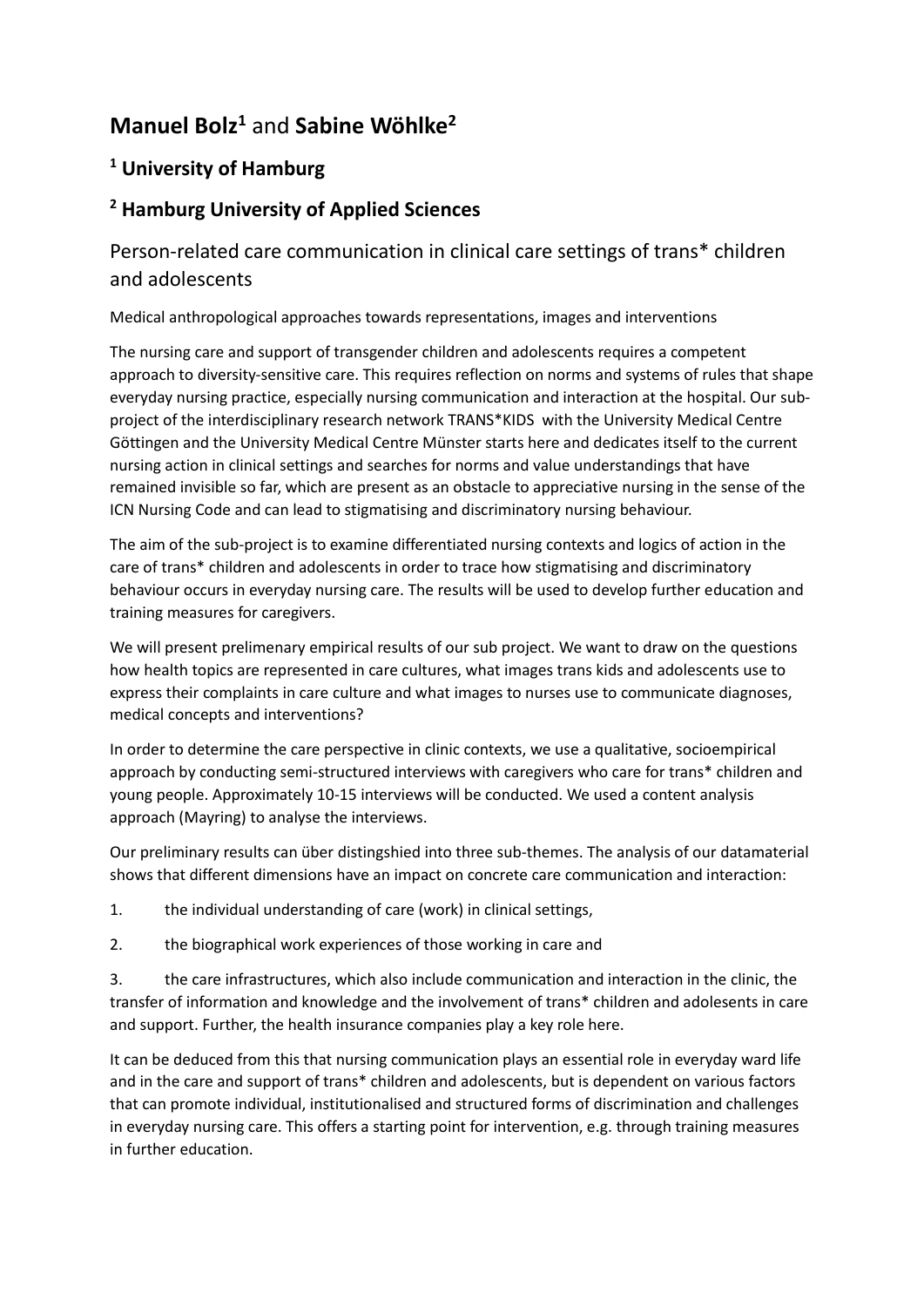#### **Prof. Dr. Sabine Wöhlke**

is professor for Health Sciences and Ethics at the Department of Health Sciences at the University of Applied Science, Hamburg. Her background focuses on anthropological, cultural and ethical applied sciences. Her main interests are ethical and cultural aspects of organ transplantation. She has great experience in qualitative social-empirical research in the medical field, of patient-centered communication and shared decision making, as well as digital health literacy and nursing ethics. She is member of the clinical ethics committee of the University Medical Center Göttingen. Her interdisciplinary medical anthropological and ethical orientated dissertation was written on the topic of living organ donation. From 2008-2019, she was research assistant at the Institute for Ethics and History of Medicine at the University Medical Center Göttingen. She has also professional experience as a intensive care nurse. Before she moved to HAW, she works as an interrims professor for nursing at the Göttingen Health Campus (2019-2020).

#### [Sabine.woehlke@haw-hamburg.de](mailto:Sabine.woehlke@haw-hamburg.de)

#### **Manuel Bolz**

B.A. studied Cultural Anthropology (previously: Folklore/Cultural Anthropology) and German Language and Literature at the University of Hamburg. In addition to his studies, he gained project and teaching experience as a student assistant, employee and tutor at the Institute for Empirical Cultural Studies, Institute for German Studies and in the Equal Opportunities Office. He wrote his Bachelor's thesis in the research field of medical anthropology on strategies and health concepts in Hamburg sex work. His master's thesis deals with biographical experiences of violence and ideas of (in)justice.

[manuel.bolz@uni-hamburg.de](mailto:manuel.bolz@uni-hamburg.de)

## **Barbara Graf**

### **University of Applied Arts Vienna**

### Visual representations of bodily sensations and their individual and cultural conditionality – A visual phenomenology

Bodily sensations are deeply subjective and require a language in order to be conveyed. Many individuals afflicted with multiple sclerosis (MS) experience paresthesia due to a signal-transmission disorder in the central nervous system. The symptoms are not perceived as occurring at the actual location of the damaged nerve cells; in addition, there is no external stimulus associated with the sensations.

Such sensations include that of socks covering the feet or that of balls of textile material underneath the feet. This material is perceived as foreign. These illusions seem perfectly real and are irritating. The process of making bodily phenomena visual is preceded by introspection and leads to externalization, these phenomena acquiring, in this process, an additional existence outside the body. The transfer to a sheet of paper can bring relief and can be helpful in the process of regaining possession of an alienated body. The drawings are also a means of conveying the invisible to other affected persons, their relatives, and persons in the clinical field.

In the process of sensation–perception–representation, a double question arises: What pre-existing images occur during perception, and secondly, to what extent do the visual representations allow the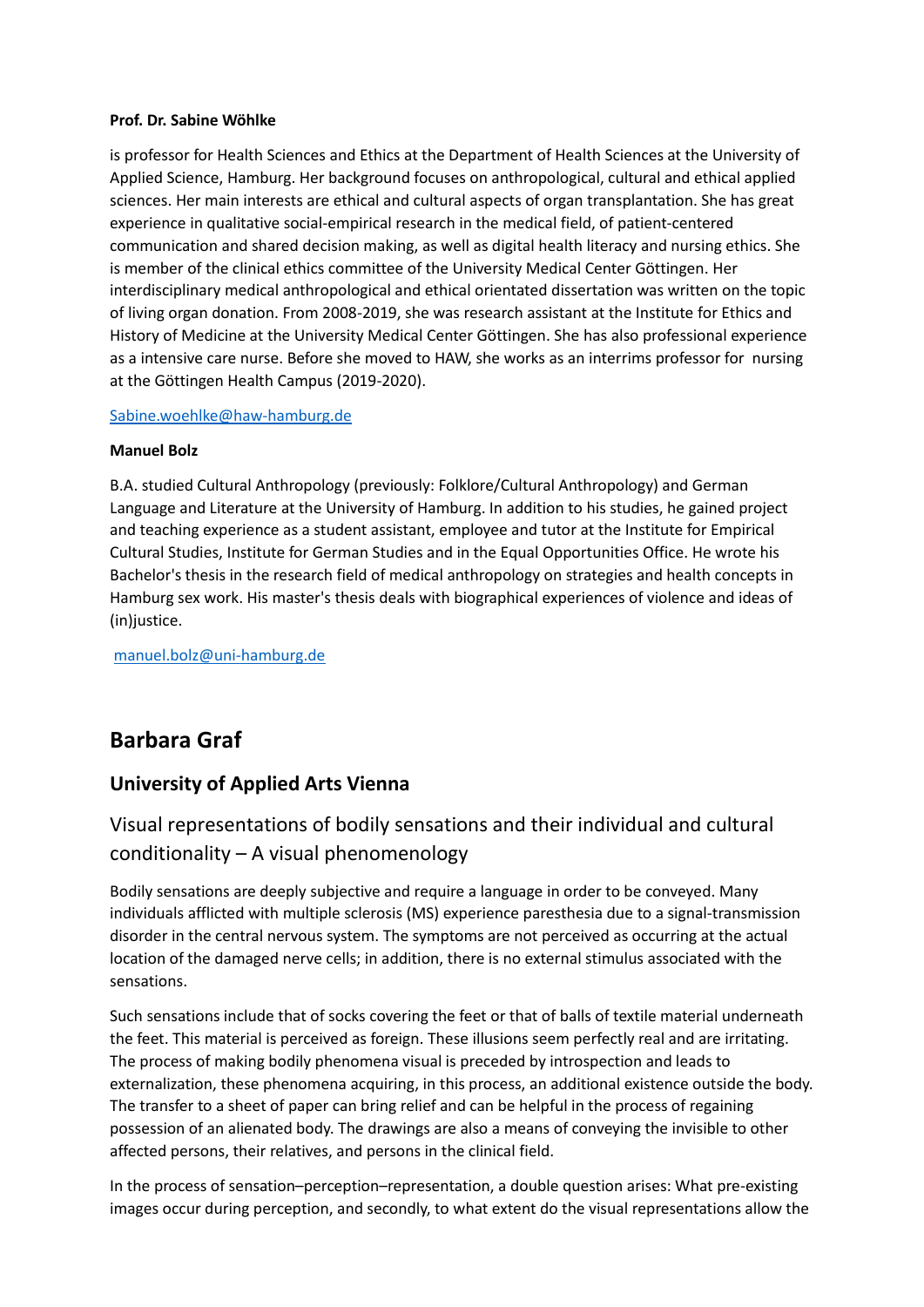recipient to begin to comprehend a sensation? Does legibility depend on similarity of experiences and cultural contexts? Can an image convey the feeling of wearing socks to a person who never wears them?

If I often have a textile perception of paresthesia, is it because, as a visual artist, I regularly work with textiles and have a textile alphabet at my disposal? Does my own drawing experience merge with my sensations, and does it, together with other works of art I have seen, such as Leonardo da Vinci's drawings of thunderstorms or Raphael's depictions of hair, serve as my repertoire of pictorial possibilities? Can there be legibility when the recipient's cultural context differs significantly from mine? What can my drawings of bodily phenomena convey when similar experiences on the part of the recipient cannot be assumed?

#### **Barbara Graf**

was born in Switzerland and lives in Vienna, Austria. She is an artist and a senior lecturer in the Institute of Art Sciences and Art Education, Department of Textiles, University of Applied Arts Vienna. In her work she investigates representations of the body and develops flexible sculptures as forms of a second skin. Her principal media are drawing, sculpture, photography and film. Since 2004, together with the sociologist, author and filmmaker Christina Lammer (project head), she has been working on various art research projects dealing with medical topics: (CORPOrealities (2004-09) and Surgical Wrappings (2009-13), supported by the Vienna Science and Technology Fund (WWTF); Performing Surgery (2015-18) and Visceral Operations/Assemblage (2019-23), supported by the Austrian Science Fund (FWF). Barbara Graf is currently working on her PhD in artistic research on visual representation of body perception at the Zentrum Fokus Forschung, University of Applied Arts Vienna.

Barbara Graf, "Stitches and Sutures," in Envelope #3, 2020, Zentrum Fokus Forschung, University of Applied Arts Vienna

[https://publiccolloquium.uni-ak.ac.at/2020/ZFF\\_ArtResearchEnvelope\\_3\\_web.pdf](https://publiccolloquium.uni-ak.ac.at/2020/ZFF_ArtResearchEnvelope_3_web.pdf)

Barbara Graf, "Stitches and Sutures," in Envelope #4, 2021, Zentrum Fokus Forschung, University of Applied Arts Vienna, in Research Catalogue

<https://www.researchcatalogue.net/profile/show-exposition?exposition=1193650>

Barbara Putz-Plecko, Barbara Graf: "Arts and medicine: On the Potentials of Transdisciplinary Encounters," in "Interactions between Medicine and the Arts," Wiener klinische Wochenschrift 132, Schütz, W. (Ed.), Springer, 2020, p.11-16

<https://doi.org/10.1007/s00508-020-01706-w>

[barbara.graf@uni-ak.ac.at](mailto:barbara.graf@uni-ak.ac.at)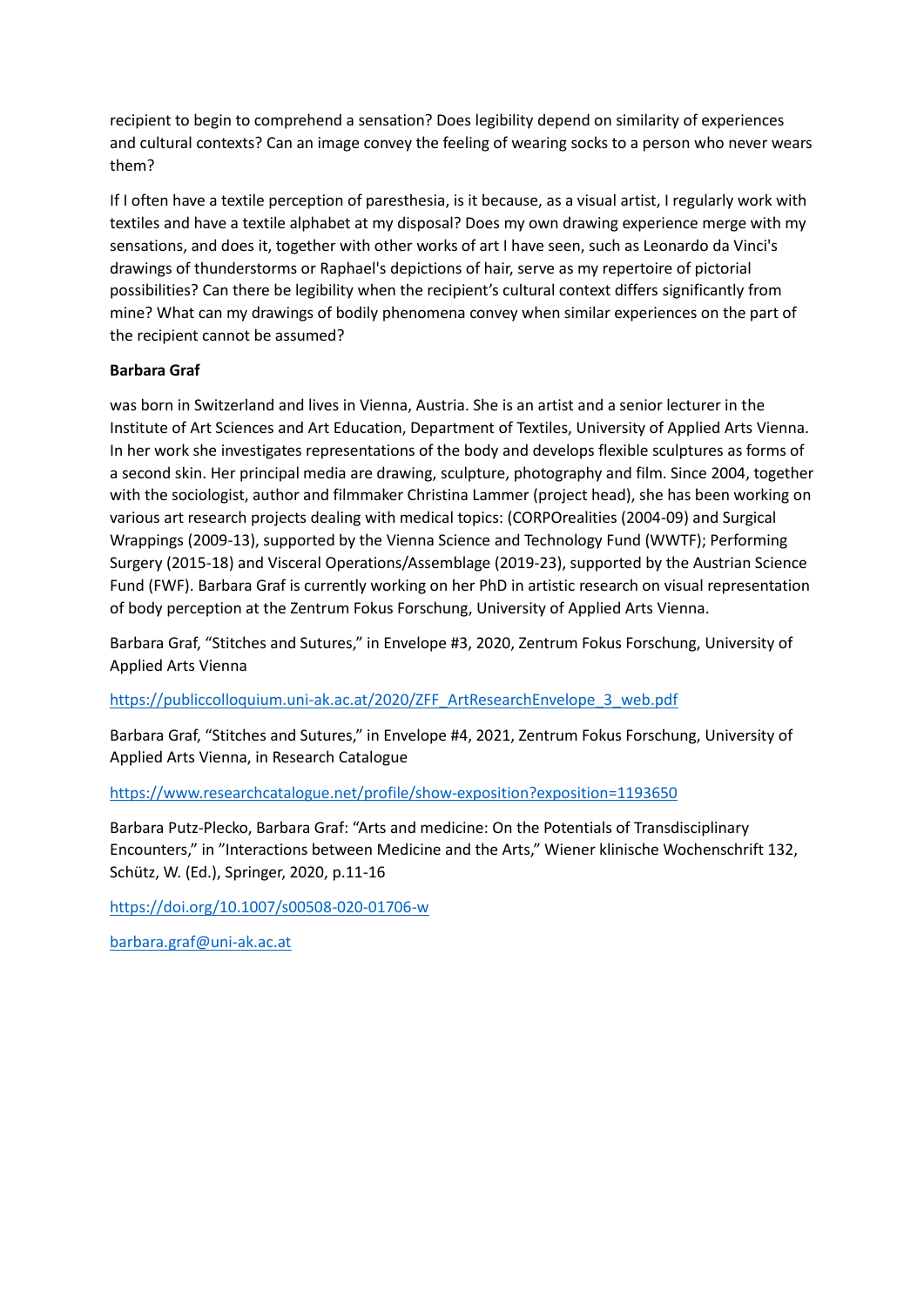## **Herwig Swoboda** and **Renate Schachner**

## Ceramic in geriatry – mainstay of curative education: The ergotherapeutic experience in Klosterneuburg

In his monography *Gerentocomia, opus quod de senectute agit,* Gabriele Zerbi 1489 described the conditions and signs of old age and the duties of caretakers. Alvise Cornaro around 1560 gave recommendations for a salubrious lifestyle comfortly leading into old age in his *Come vivere cento anni - Discorso della vita sobria.* The term *geriatry* was coined by the austro-american physician Ignaz Nascher 1909 after a visit to the nursery home in Lainz, Vienna.

Ergotherapy in geriatry has roots in concepts of humanistic education of the  $18<sup>th</sup>$  century as formulated, e. g., by Jean Jacques Rousseau 1762, Jean Paul Richter (Levana Pedagogy 1807), or Jan-Daniel Georgens and Heinrich Marianus Deinhardt (Curative Education 1861). It shares common concepts with special education, e. g., of the deaf or the mentally disabled (Charles-Michel de l'Epée 1776, 1784; Jean Itard 1801, 1806; Édouard Séguin 1846, 1875; Theodor Heller 1904, 1914). Everyday life exercises, sensorial, affective and cognitive stimulation, and group therapy are basic concepts.

Ceramic and clay modeling were done in a group setting in the GZK from 1898 to 2015, mostly with topic specification, e.g., an animal, or as joint work, different parts being done by the participants and then assembled to the final piece, e. g. a vase. As a kiln was present, participants were able to follow the productive process in close proximity. The pieces usually were let with the patients, and only kept if this was not possible. This therapy generally was well received.

Together with other forms of integral accompanying therapies like gardening, memory, or music therapy, patients seemed to greatly benefit from ceramic and clay modeling under gentle guidance by an ergotherapist.

#### **Renate Schachner**

Studies in ergotherapy in Vienna. Therapist in rehabilitative institutions Stollhof and Weißer Hof, Klosterneuburg. Ergotherapist in the Geriatric Centers Klosterneuburg and Rudolfsheim, Vienna.

#### **Herwig Swoboda**

Medical studies in Vienna and Montpellier. Training in ORL at first University Department (Otto Novotny, Klaus Ehrenberger), porstpromotional training in Germany, France, Italy and USA. Congress Organisations, Contribution for Textbooks, e. g., Juvenile Angiofibroma, Springer 2017, Color Atlas or Head and Neck Surgery, Springer 2020. 1998-2021 Head of ORL Departments General Hospitals Lainz (Klinik Hietzing) and Wilhelminenspital (Klinik Ottakring).

[herwig.swoboda@meduniwien.ac.at](mailto:herwig.swoboda@meduniwien.ac.at)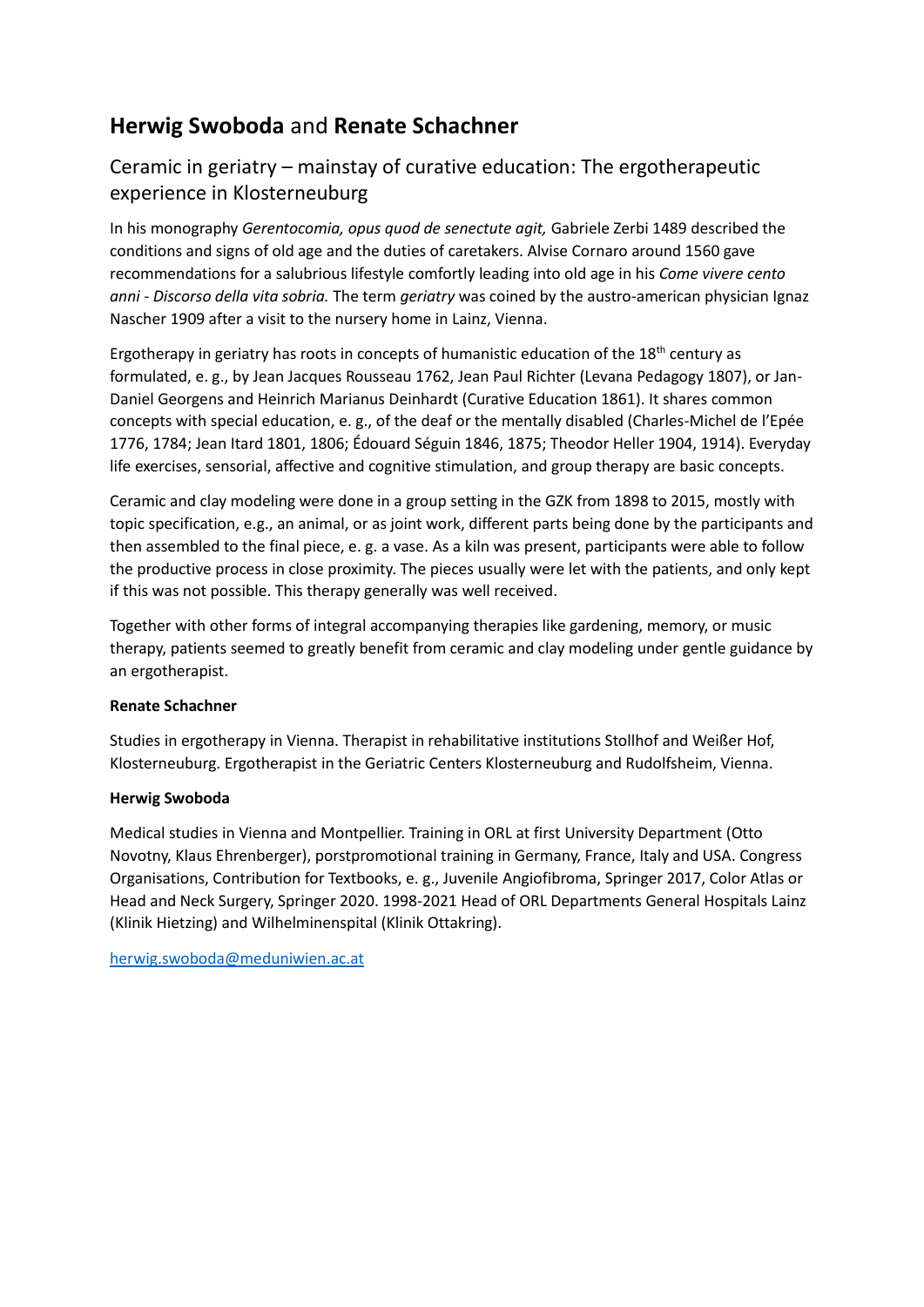## **Ileana Gabriela Szasz**

### **University of Bucharest**

## As far as I can record. Methodological challenges of representation of dementia in a personal documentary film.

Depiction of mental illness in documentary film enhances the concern and debate for who has the authority, power and legitimacy of speaking for and representing the other. Visual portrayal of circumstances that involve people struggling with mental disorders, calls for a particular awareness of the responsibility and accountability of documentary filmmakers who assume such endeavors. Personal audio-visual engagements have been viewed as a possible answer to the problem of representation raised by the ethnographic and documentary practice. They are part of a broader 'social movement that blurs the lines between public and private life' (Aufderheide, 1997). Throughout the process, the filmmaker assumes interchangeable roles of both insider and outsider. The self is exposed and reflected through a "mosaic" reconstruction of the histories and the representations of private lives of intimate others. The subjective position of the filmmaker subverts from the beginning the aspiration to objectivity, realism and precision of traditional documentary discourses.

Drawing on my experience as a practitioner filmmaker documenting my father's experience of living with dementia, I discuss the methodological challenges that emerged during the process of film production. What are the cinematic strategies of reinterpretation, reconstruction and understanding of self and otherness? How such a level of access and intimacy affects the construction of the narrative of living with dementia?

#### **Ileana Gabriela Szasz**

is an associate professor at the National School for Political and Administrative Studies in Bucharest, Faculty of Political Sciences and at the University of Bucharest, Faculty of Sociology and Social Work. Her research interests are in Visual Anthropology and Women Sport Studies. She teaches MA classes in Visual Anthropology and Ethnographic Filmmaking. Her PhD research was focused on the methodological challenges of personal documentary filmmaking. As a practitioner filmmaker, she has been involved in the production of documentaries that have gained recognition international film festivals. Ileana was a recent beneficiary of the Centre International d'Etude du Sport (CIES) scholarship for a research on women's football in Romania. Since 2015 she is a part of the managing team, trainer and artistic director of Vira Association, whose activity focuses on implementing projects on youths' education through culture in marginalized communities, on living and working conditions in Romania and more recently on the challenges of women athletes.

[ileanaszasz@gmail.com](mailto:ileanaszasz@gmail.com)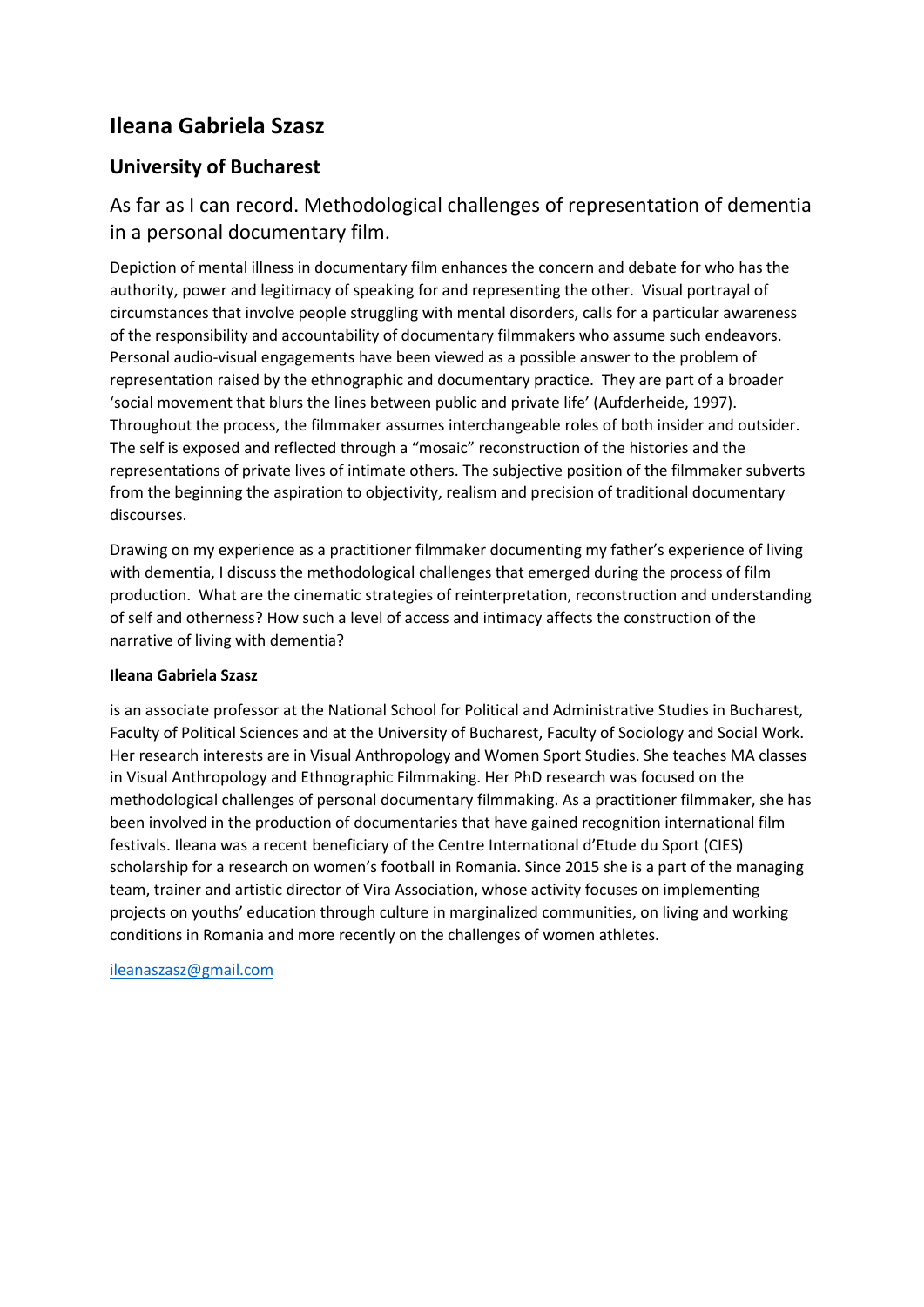## **Barbara Gerke**

### **University of Vienna**

## Depicting poisons, contagion, and antidotes in Tibetan medical paintings of the 17th century

How does one visually depict contagion and the spread of infectious disease? Tibetan artists at the turn of the 17th century must have asked themselves this very question when they prepared a series of medical scroll paintings, one of which will be discussed in this presentation. They were painted to illustrate the medical writings of the Fifth Dalai Lama's regent, Sangye Gyatso, specifically his commentary on the Four Tantras, an important medical treatise dating back to the 12th/13th century.

Sangye Gyatso oversaw the preparation of these scroll paintings in Lhasa, which were prepared for educational but also political purposes. The painting presented here depicts how medical ideas of poisoning are deeply linked to contamination and disease. The central piece of the scroll painting tells an origin myth of poisons, which is about elixirs and the search for immortality. The painters here gave some prominence to Hindu cosmology, and drew the characters of the Vedic myth on the churning of the milky ocean. But they also painted poisonous substances. These images reveal Tibetan medical ideas of potency, which interlink the poisonous with the medicinal in intriguing ways: poisonous substances could also be used as antidotes to poisoning when properly processed.

Through the visuals, this presentation will explore and analyze the dynamics between forms of poisoning, contagion, and the antidotes used to treat poisoning. The images conflate concepts of poisoning (e.g. food poisoning), contagion (e.g. venereal diseases), and 'infections' caused by animals (e.g. snake bites). These diseases were often grouped together in the medical literature under "poisoning" (dukné) and were treated with certain 'antidotes.' What understanding of poisoning and contagion can we draw from this almost 400-year-old Tibetan medical painting?

#### **Barbara Gerke**

holds a DPhil in Social Anthropology (2008), and an MSc in Medical Anthropology (2003) from the University of Oxford. She is currently the project leader of a three-year Austrian Science Fund (FWF) research project on "Potent Substances in Sowa Rigpa and Buddhist Rituals" at the University of Vienna. Working across the disciplines of Medical Anthropology and Tibetan Studies, her research focuses on medico-religious interfaces in Sowa Rigpa pharmacology with ethnographic fieldwork in Nepal and among Tibetan and Ladakhi communities in India. Her open-access monograph Taming the Poisonous: Mercury, Toxicity, and Safety in Tibetan Medical Practice (Heidelberg University Publishing, 2021) examines the use of refined mercury in Tibetan medicines and related safety and toxicity debates. Her first monograph Long Lives and Untimely Deaths (Brill, 2012) analyses long-life rituals, as well as vitality and life-span concepts among Tibetans in the Darjeeling Hills.

[barbara.gerke@univie.ac.at](mailto:barbara.gerke@univie.ac.at)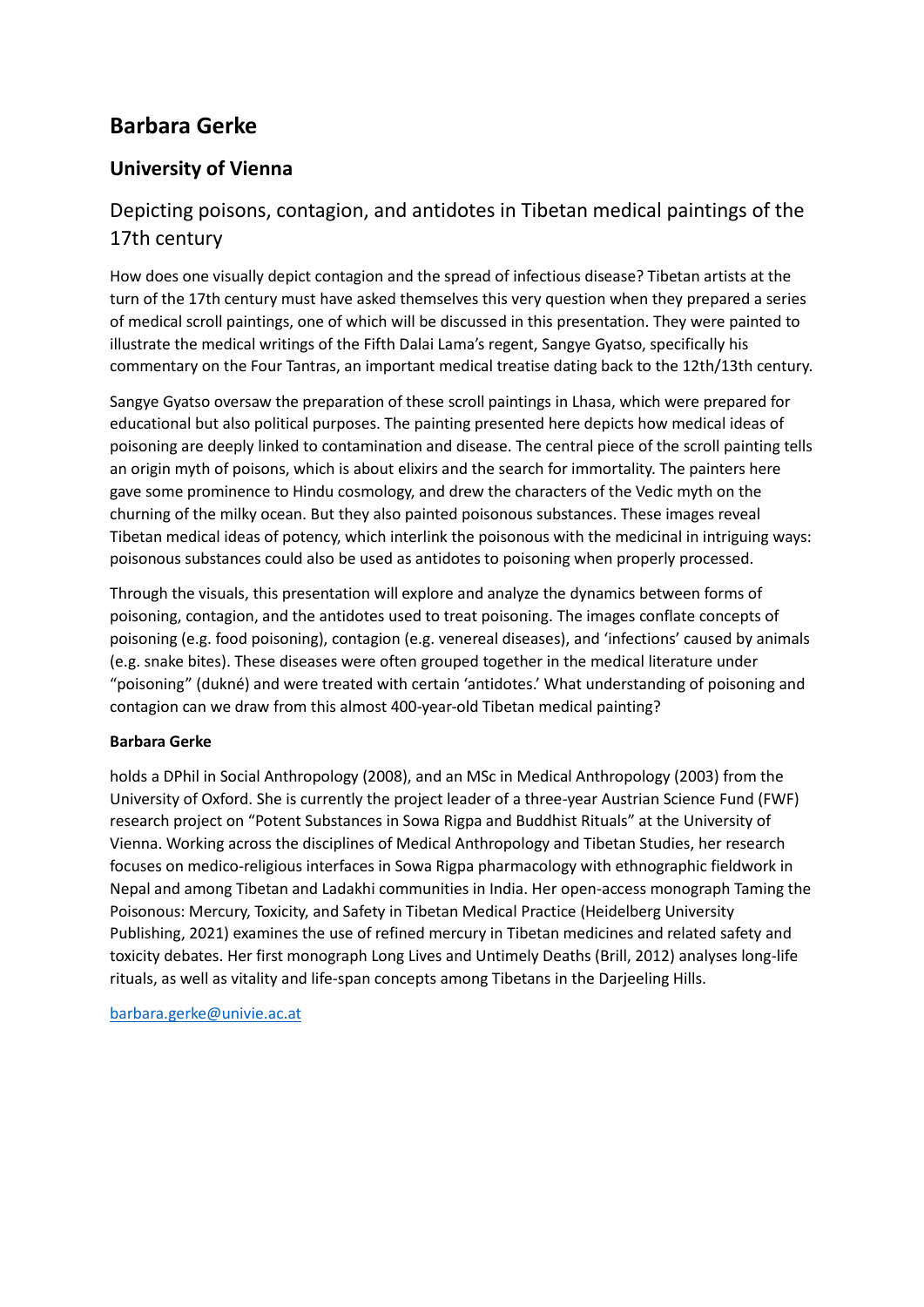## **Florian Ploberger**

### **University of Vienna**

### Illustrations of the three constitutional pulses of Tibetan medicine

Tibetan Medicine, also known as Sowa-Rigpa medicine, is a centuries-old traditional medical system that employs a complex approach to diagnosis, incorporating techniques such as pulse analysis and urinalysis, and utilizes behavior and dietary modification, medicines composed of natural materials (e.g., herbs and minerals) and physical therapies (e.g. Tibetan acupuncture, moxibustion, etc.) to treat illness.

The Rgyud bzhi is considered the most important text of Tibetan Medicine. Since the 13th century the Rgyud bzhi, also known as the "Four Treatises", has been the basic traditional text and it continues to be learned by heart by aspiring Tibetan physicians.

Between 1687 and 1703, Sangye Gyatso, advisor to the Fifth Dalai Lama, collaborated with many scholars to write "Blue Beryl Treatise", a thorough written commentary and explanation of the "Four Treatises".

Besides writing, Sangye Gyatso commissioned artists to create a set of paintings called thangkas (Tibetan Buddhist paintings) to illustrate the Rgyud bzhi, in total 79 pieces. These visualizations of Tibetan medical topics were used to communicate aspects of health, suffering, diseases and therapeutic intervention from the perspective of Tibetan Medicine. Parts of the 16. of these thangkas are dedicated to the topic of the function and the classification of the human body, the 54. thangka is dedicated to the topic of pulse diagnosis. Here we can find images of three constitutional pulses of Tibetan Medicine, which can be translated as male, female and bodhisattva pulse.

The presentation focuses on the analysis of these illustrations. Among other things, these questions will be addressed: Are there detailed descriptions of these pulse qualities in the Rgyud bzhi? How did Tibetan doctors interpret these images in earlier times and today? Do they play a role in the practical work of Tibetan doctors?

#### **Florian Ploberger**, M.D., B. Ac., MA

MD, University of Vienna (1998); Bachelor of Acupuncture, K.S. University (USA) (1999); MA in Tibetan Studies, University of Vienna (2012). Since 1997 extensive research visits to China (TCM University in Beijing, TCM University in Chengdu) and India (LTWA – Library of Tibetan Works & Archives, Men-Tsee-Khang, Dharamsala, Northern India). He has taught TCM and has lectured widely on Tibetan medicine at the University of Vienna, the St. Charles University of Prague and private institutions for the past 20 years. He has published 19 specialized books on herbalism, TCM and Tibetan medicine and has been working on the German translation of the Four Tantras (Rgyud bzhi) since 2009 (Bacopa 2012: translation of the Root and Explanatory Tantra; 2015: Subsequent Tantra; 2021: The Oral Instruction Tantra 1). He has established private TCM clinics in Vienna and Baden and is the President of the Austrian Educational Society for TCM (ÖAGTCM)."Executive Committee Member" of the WFCMS (World Federation of Chinese Medicine Societies). Director of "Alliance of Research and Development of Traditional Medicine, Complementary Medicine and Integrative Medicine" of Fudan University in Shanghai. In 2019, he was appointed a member of the Editorial Board of the "American Journal of Chinese Medicine".

[www.florianploberger.com](http://www.florianploberger.com/) , [mail@florianploberger.com](mailto:mail@florianploberger.com)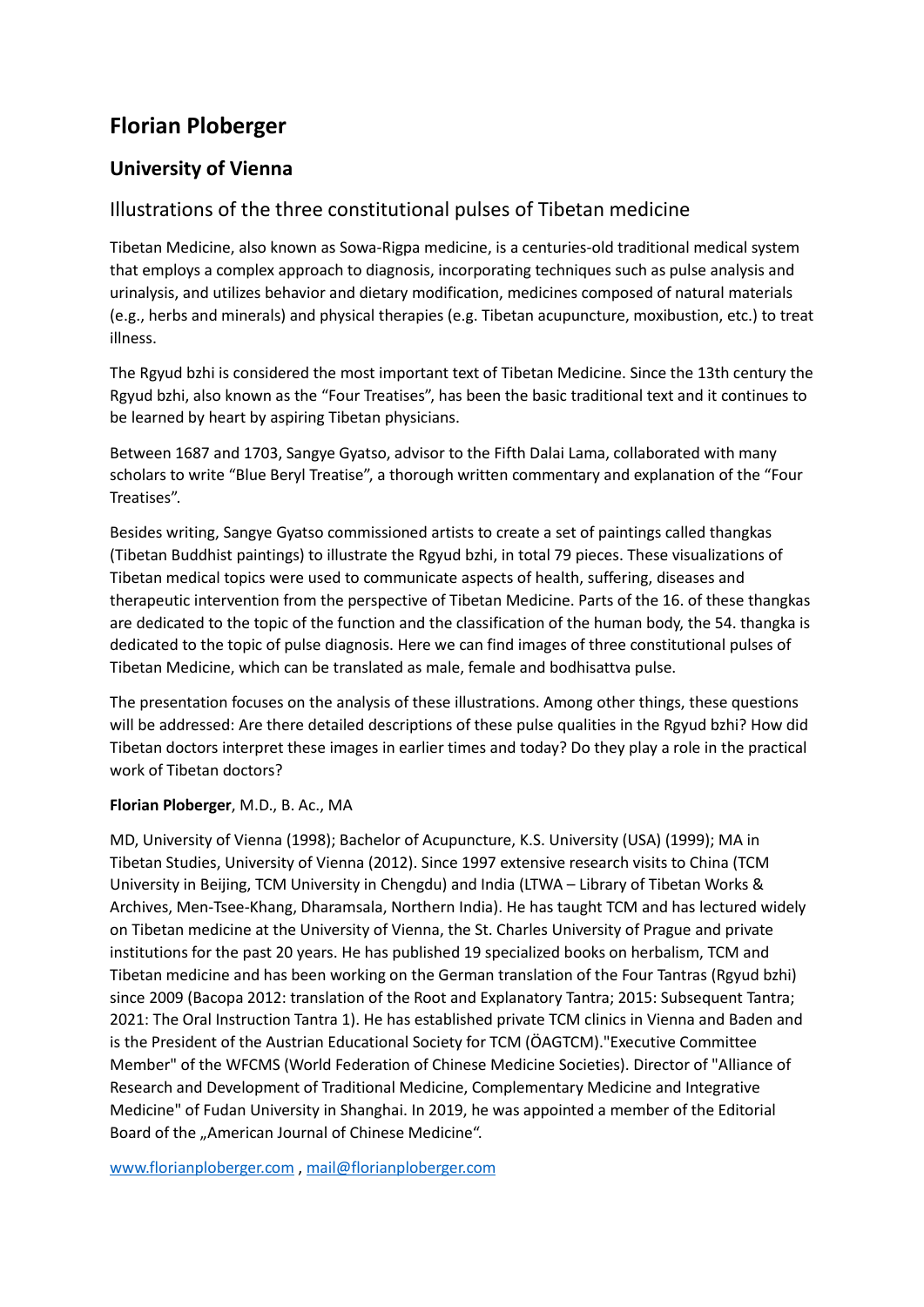## **Theresia Hofer**

### **University of Bristol**

### Deaf Tibetans and Visions of Care in Lhasa

Deaf people have often been referred to as a "people of the eye" (Lane, Pillard and Hedberg 2010), yet this emphasis on the visual has come at the expense of acknowledging multi-sensorial forms of communication (Fagan-Robinson, forthcoming). Based on 4 months' of anthropological fieldwork and on-going engagement with deaf research participants and colleagues in Lhasa, Central Tibet, this paper explores some of the avenues in which the visual (including the use of Tibetan and Chinese sign languages and so-called 'spontaneous sign') intersects with other forms of communication and languages in the domains of health, illness and healing. Given the absence of professional medical interpreters in Tibet as well as a pronounced reluctance of deaf Tibetans to engage in medical encounters, it is essential to understand and foreground the strategies of deaf Tibetans and hearing health personnel when communicating medical issues. This may range from informal interpreting by relatives to the use of smart phones and removing face masks.

What obstacles do Lhasa deaf youths face when they encounter health professionals and educators within and outside of medical settings? What are some of their strategies in overcoming the omnipresent hurdles of communication? How do local activists pursue social justice and their human right to health within national and international legal and political frameworks? And, what role do the visual arts play in this pursuit?

#### **Theresia Hofer**

is Senior Lecturer in Social Anthropology at the Department of Anthropology and Archaeology, University of Bristol, UK. Her research and teaching spans social, medical and linguistic anthropology and anthropology museum-based research with a long standing regional focus on the Greater Himalayas and South Asia and more recent engagements in Japan. Currently Theresia Hofer is working on Hand Signs from Lhasa a book on the multiple senses of belonging of deaf Tibetans in Lhasa, Tibet Autonomous Region, China. This book is one of the outcomes of the Wellcome Trustfunded Research Fellowship Tibetan Sign Language and Deaf Identities in the Making which studies how the newly-emerging Tibetan Sign Language (TSL) in Lhasa is transforming and empowering deaf people in a highly complex and contested cultural and linguistic space and what role Chinese Sign Language (CSL) and state-led deaf education of ethnic Tibetans plays.

Hofer's publications include Bodies in Balance – The Art of Tibetan Medicine (Rubin Museum and University of Washington Press 2014), Medicine and Memory in Tibet: Amchi Physicians in an Age of Reform (University of Washington Press 2018) as well as numerous journal articles and book chapters. Apart from academic publications, outputs also comprise Bodies in Balance - Art of Tibetan Medicine (Rubin Museum in New York, 2014), Homo Loquens: Wonders of Language and Languages (Minpaku National Museum of Ethnology in Osaka, Japan, 2022) and contributions to international linguistic data bases such as Ethnologue and SIGN HUB Atlas. Ongoing public engagement takes place through variety of media and inclusive curatorial practices in art and anthropology museums.

#### [resi.hofer@gmail.com](mailto:resi.hofer@gmail.com)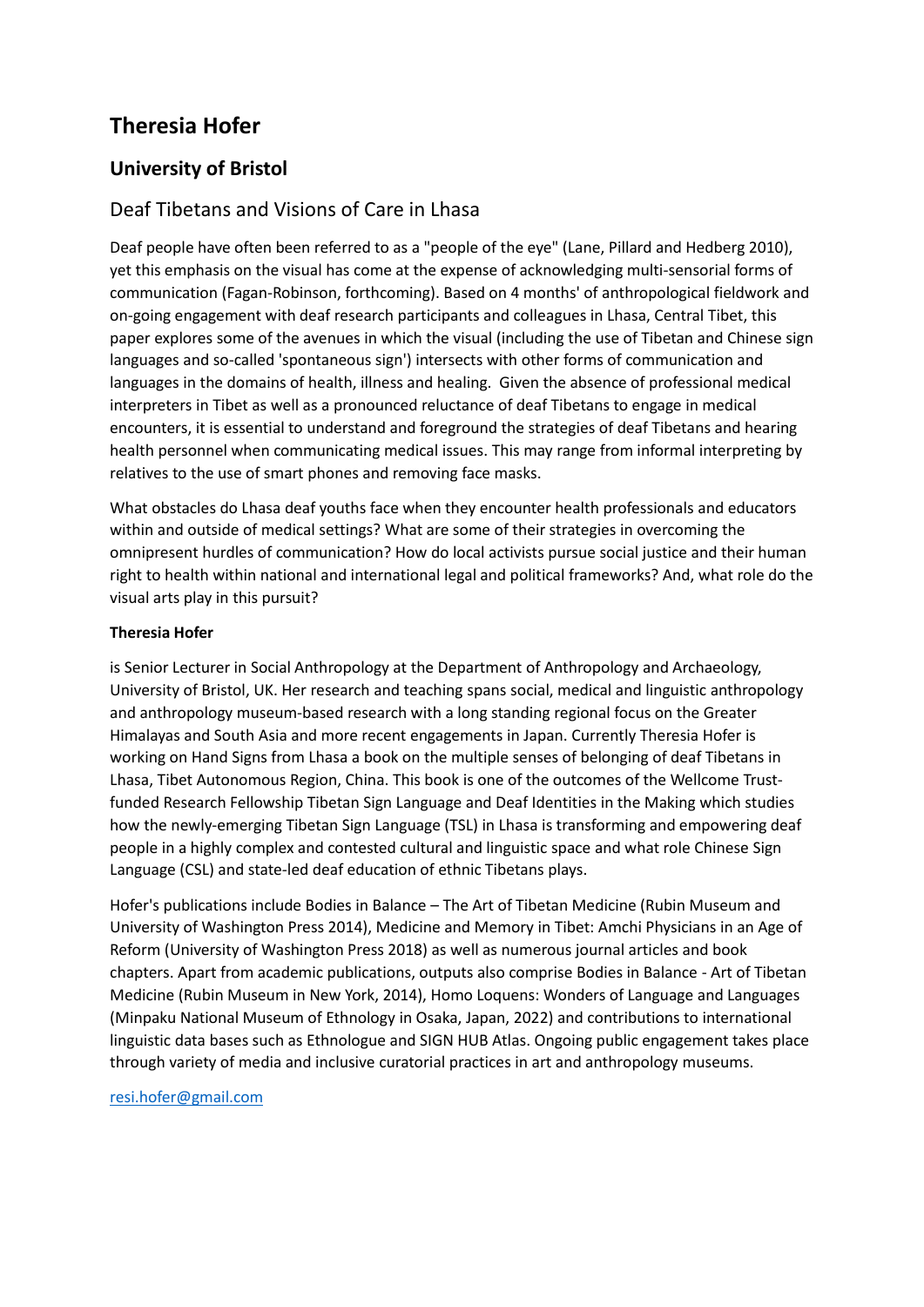## **Elizabeth Turk**

## **University of Cambridge**

## Being Cultured, Changing Culture: 'A Cultured City is Lovely' public health campaign in Ulaanbaatar, Mongolia

What role are images imagined to play in changing health-related thought and behavior, and how do they work together with slogans? In public discourse, Ulaanbaatar – Mongolia's capital city and home to over half of the country's population – is often considered dirty, polluted and congested in juxtaposition to the clean, healthful wide-open spaces of the countryside.

In the 'A Cultured City is Lovely' (Khot Soyoltoi Bol Goy) campaign, sponsored by the Governor of Ulaanbaatar beginning in 2019, a highly digitalized, futuristic set of large paneled images line construction walls in the city centre, behind which renovations or new builds take place. Such images depict clean-lined skyscrapers reaching into a clear, light blue sky; other panels feature a 'green' urban space: wind turbines, trees and suburban-like homes dot the background, while shapes of faceless people enjoy the outdoors in the foreground: a woman pushing a stroller, a child riding their scooter. Short, punchy phrases are written across each, such as: 'a clean city from us' and 'trash-free environment – healthy life'. In such image-slogan complexes, being cultured, healthy, and clean is linked to curbing specific behaviors such as urinating and spitting in public, which has taken on new urgency in health-related discourses during the COVID-19 era.

As poetic and political, images mobilized by public health campaigns are often dense with meaning and associations, even as they make certain assumptions about the good, virtuous and right. In this paper, I explore the assumptions about community, civic duty, and 'being cultured' that underlie the 'A Cultured City is Lovely' campaign, as well as the legacy of Soviet era health-related propaganda. How does such public health-related imagery rely on normative notions of culture even as it aims to change it?

#### **Elizabeth Turk**

is a Research Associate and Affiliated Lecturer in the Department of Social Anthropology at the University of Cambridge. She earned her doctorate from the same Department in 2018.

Elizabeth's research explores health-related practices and strategies in Mongolia, with particular focus on 'alternative' and nature-based therapies. Her doctoral dissertation traced entanglements of body, natural environment and national identity as Mongolians find renewed interest in therapeutic heritage once denigrated as 'superstition' by the state. It looks at how Mongolians navigate the multiple authorities on health and wellbeing during a time of aging Soviet medical infrastructure.

Her current work builds on the doctoral research, as part of a project in the Department of Social Anthropology entitled 'Mongolian Cosmopolitical Heritage: Tracing Divergent Healing Practices Across the Mongolian-Chinese Border', funded by the Arts and Humanities Research Council in the UK.

#### [elizabeth.turk@gmail.com](mailto:elizabeth.turk@gmail.com)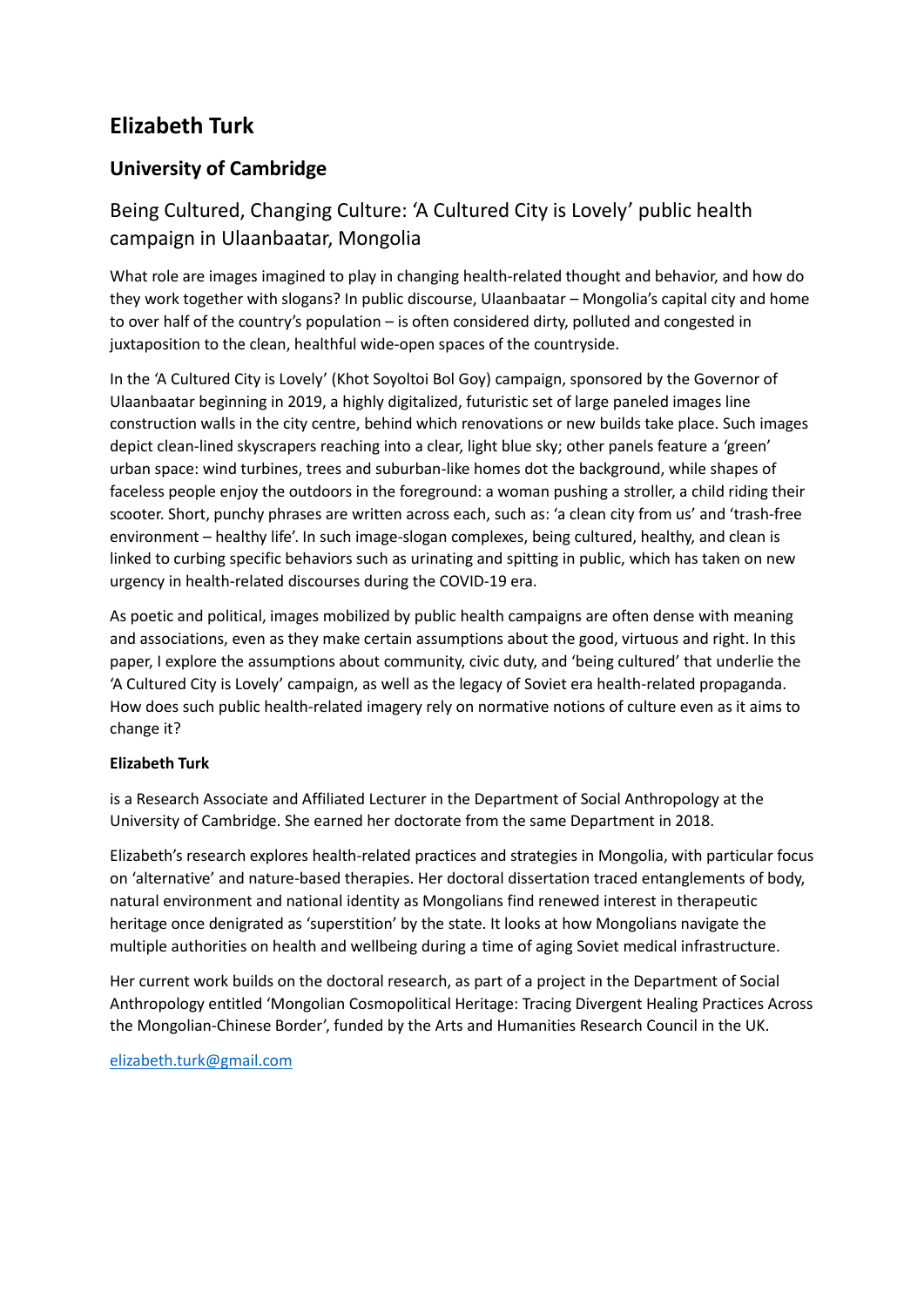## **Isabel Pires**

### **University of Lisbon**

## "It's all about the fantasy!" Selfie filters, social networks and snap-chat dysmorphia in Modern China

In recent years, with the introduction of technology in daily life, many new practices have emerged. Selfie is an example, a new word defined in 2013 as "photography that one has taken of oneself, typically one taken with a smartphone or webcam and shared via social media" (Oxford Online Dictionary 2013).

Recurrent research on selfies focuses not only on its meaning, but also on its authenticity, showing that a large percentage of those that are placed on social networks are subject to filters, presenting individuals not as they are but as they would like to be. In this way, some recent works relate this phenomenon to the search for aesthetic interventions, known as snapchat dysmorphia disorder.

Among the countries that observe an exponential growth of aesthetic intervention, there's China ranking second in the list of countries that most perform plastic surgery, and simultaneously the country with the largest number of users of social networks.

In my proposal, I intend to analyze the content of a Chinese social network that has no parallel with others. So Young is an exclusive network designed to demonstrate the results of aesthetic interventions – with the prevalence of before/after photos - but where filters continue being used.

Starting from this, I propose to demonstrate how the result of the aesthetic interventions carried out is not necessarily the result the user intended, being necessary the use of filters to make it possible to achieve the ideal imaginary and, at the same time, how different materialities produce different subjectivities supported by a strong component of visual expression.

#### **Isabel Pires**

is an anthropologist, MA in Migrations, Inter-ethnicities and Transnationalism (FCSH – NOVA University of Lisbon) and currently a PhD student in Anthropology at the Institute of Social Sciences, University of Lisbon. She is also a researcher in the project EXCEL: The Pursuit of Excellence - Biotechnologies, Enhancement and Body Capital in Portugal (PTDC / SOC-ANT / 30572/2017), ICS-ULisboa (PI Professora Chiara Pussetti).

Her current research focuses on the social, political and economic repercussions of the emergence in Portugal of a transnational "ethnic" cosmetic market, especially targeting the Chinese migrant population. Focus on women and the practices they perform to achieve an aesthetic imagery, she tries to understand how bodily transformations - namely plastic surgery and whitening skin procedures - translates into the possibility of social mobility, crossing with the migratory process to Europe.

[isabelpires85@gmail.com](mailto:isabelpires85@gmail.com)